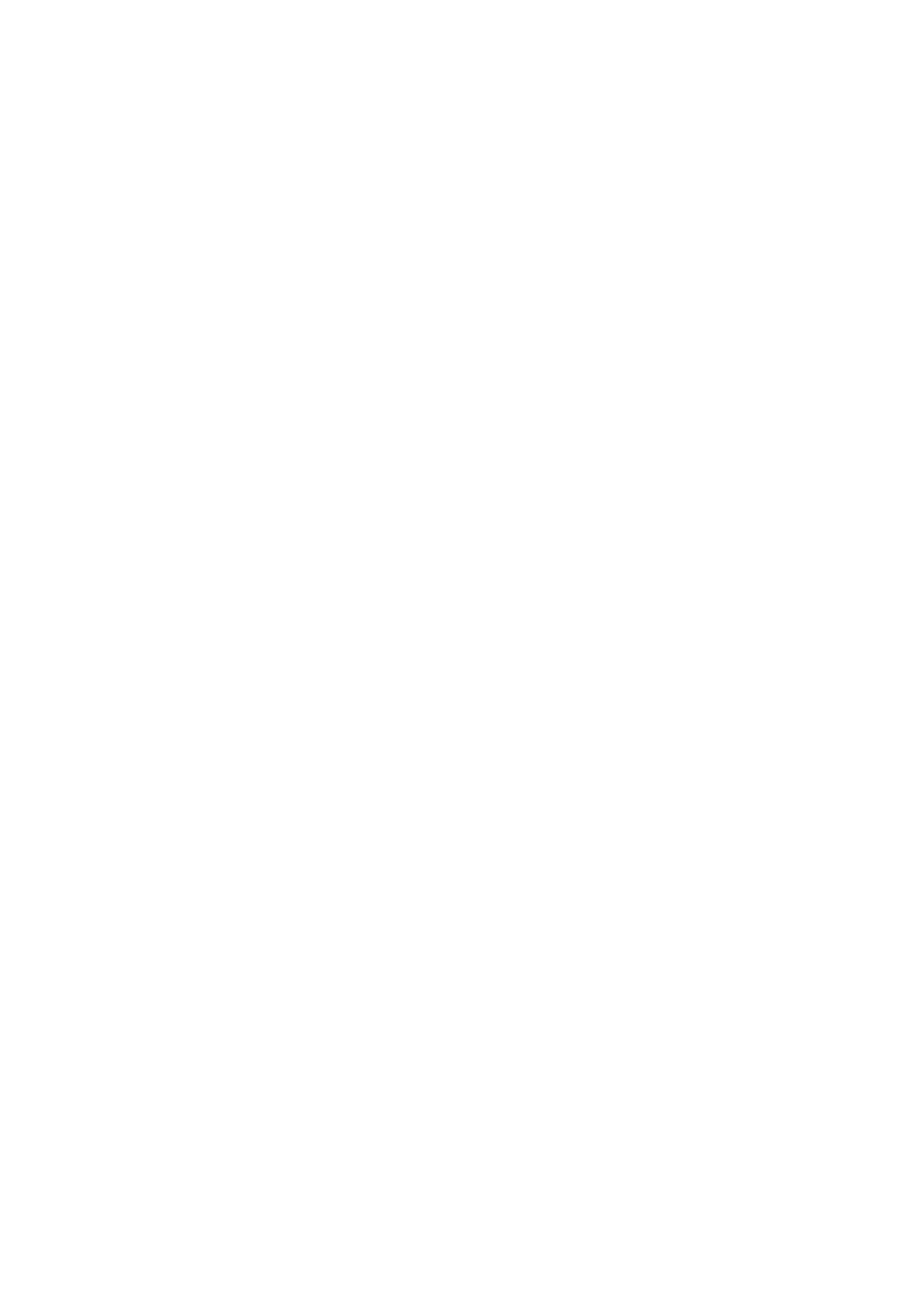### Introduction

In September 2010, the first version of the Pathway to Provision Handbook was launched. The purpose of the Pathway to Provision handbook is to support practitioners to identify an individual child's, young person's and/or family's level of need and to enable the most appropriate referrals to access provision.

It is especially critical that appropriate referrals are made to Children's Social Care to ensure the safety of children and young people in Nottinghamshire.

This document mainly applies to young people who are resident in Nottinghamshire (i.e. their home address is in the County) but there may be some exceptions to this (for example chldren who are on roll at a county school but are persistently absent). If you are in doubt please contact the Early Help Unit for advice.

### **Contents**

#### Section A

| <b>Section B</b>                                                                                                                                                                                                                     |  |
|--------------------------------------------------------------------------------------------------------------------------------------------------------------------------------------------------------------------------------------|--|
| Level 1 Threshold                                                                                                                                                                                                                    |  |
| <b>Level 2 Threshold</b>                                                                                                                                                                                                             |  |
| Level 3 Threshold                                                                                                                                                                                                                    |  |
| <b>Level 4 Threshold</b>                                                                                                                                                                                                             |  |
| <b>Section C</b><br>C1<br>The Safeguarding (Children's Social Care) Pathway19<br>C2<br>C <sub>3</sub>                                                                                                                                |  |
| <b>Section D</b><br>D1                                                                                                                                                                                                               |  |
| Nottinghamshire's Multi-Agency Concerning Behaviours Pathway. 23<br>D <sub>2</sub><br>D3<br>D4<br>D <sub>5</sub><br>D6<br>Concerns about children displaying sexually harmful behaviour 27<br>D7<br>D <sub>8</sub><br>D <sub>9</sub> |  |
| D10 Nottinghamshire District and Borough Council Homeless and Housing Advice contacts 29                                                                                                                                             |  |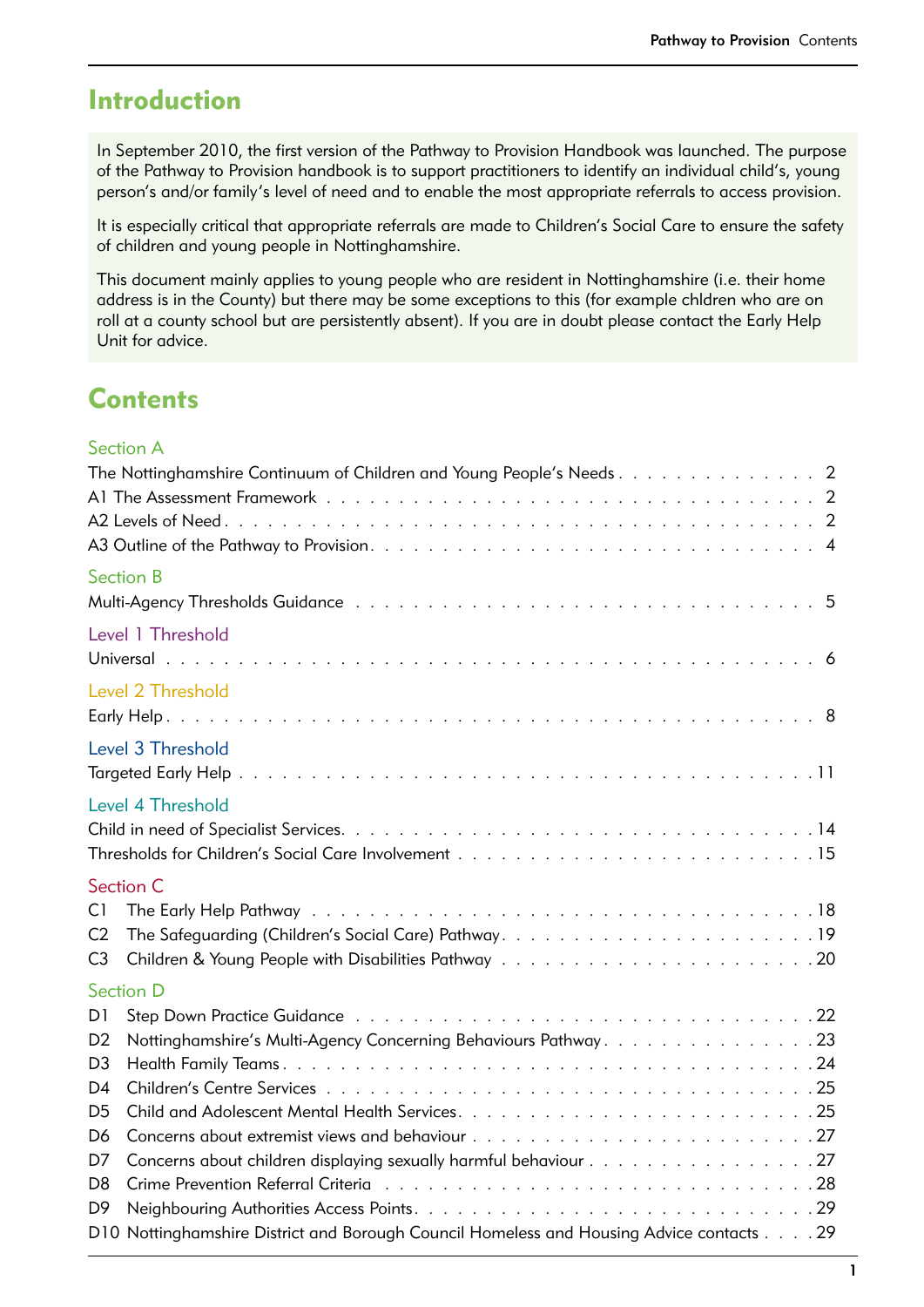### Section A: The Nottinghamshire Continuum of Children and Young People's Needs

### A1 The Assessment Framework

Assessing the needs of a child or young person and their family requires a systematic and purposeful approach. The assessment framework gives agencies working with children and young people a common language to understand both the needs of the child/young person and what is happening to them. Using the assessment framework provides a way to gather and analyse relevant information within three domains:

- the developmental needs of the child
- the parental capacity (or caregiver capacity) to meet the child's needs
- the impact of the wider family and environmental factors on both parenting capacity and the child's development.

More information on carrying out assessments can be found at [http://www.nottinghamshire.gov.uk/](http://www.nottinghamshire.gov.uk/care/childrens-social-care/nottinghamshire-children-and-families-alliance/pathway-to-provision/early-help-assessment-form) [care/childrens-social-care/nottinghamshire-children-and-families-alliance/pathway-to-provision/](http://www.nottinghamshire.gov.uk/care/childrens-social-care/nottinghamshire-children-and-families-alliance/pathway-to-provision/early-help-assessment-form) [early-help-assessment-form](http://www.nottinghamshire.gov.uk/care/childrens-social-care/nottinghamshire-children-and-families-alliance/pathway-to-provision/early-help-assessment-form) 

### Contextual Safeguarding

#### (from Working Together to Safeguard Children 2018)

As well as threats to the welfare of children from within their families, children may be vulnerable to abuse or exploitation from outside their families. These extra-familial threats might arise at school and other educational establishments, from within peer groups, or more widely from within the wider community and/or online. These threats can take a variety of different forms and children can be vulnerable to multiple threats, including: exploitation by criminal gangs and organised crime groups such as county lines; trafficking, online abuse; sexual exploitation and the influences of extremism leading to radicalisation. Extremist groups make use of the internet to radicalise and recruit and to promote extremist materials. Any potential harmful effects to individuals identified as vulnerable to extremist ideologies or being drawn into terrorism should also be considered.

Assessments of children in such cases should consider whether wider environmental factors are present in a child's life and are a threat to their safety and/or welfare. Children who may be alleged perpetrators should also be assessed to understand the impact of contextual issues on their safety and welfare. Interventions should focus on addressing these wider environmental factors, which are likely to be a threat to the safety and welfare of a number of different children who may or may not be known to local authority children's social care. Assessments of children in such cases should consider the individual needs and vulnerabilities of each child. They should look at the parental capacity to support the child, including helping the parents and carers to understand any risks and support them to keep children safe and assess potential risk to the child.

### A2 Levels of Need

The model used to illustrate the different levels of children and young people's needs in Nottinghamshire is referred to as the Nottinghamshire Continuum of Children and Young People's Needs (see figure 1) which recognises that children, young people and their families will have different levels of needs, and that a family's needs may change over time. The agreed multi-agency thresholds are set out across four levels of need which are:

Universal (Level 1) – Children and young people who are achieving expected outcomes and have their needs met within universal service provision without any additional support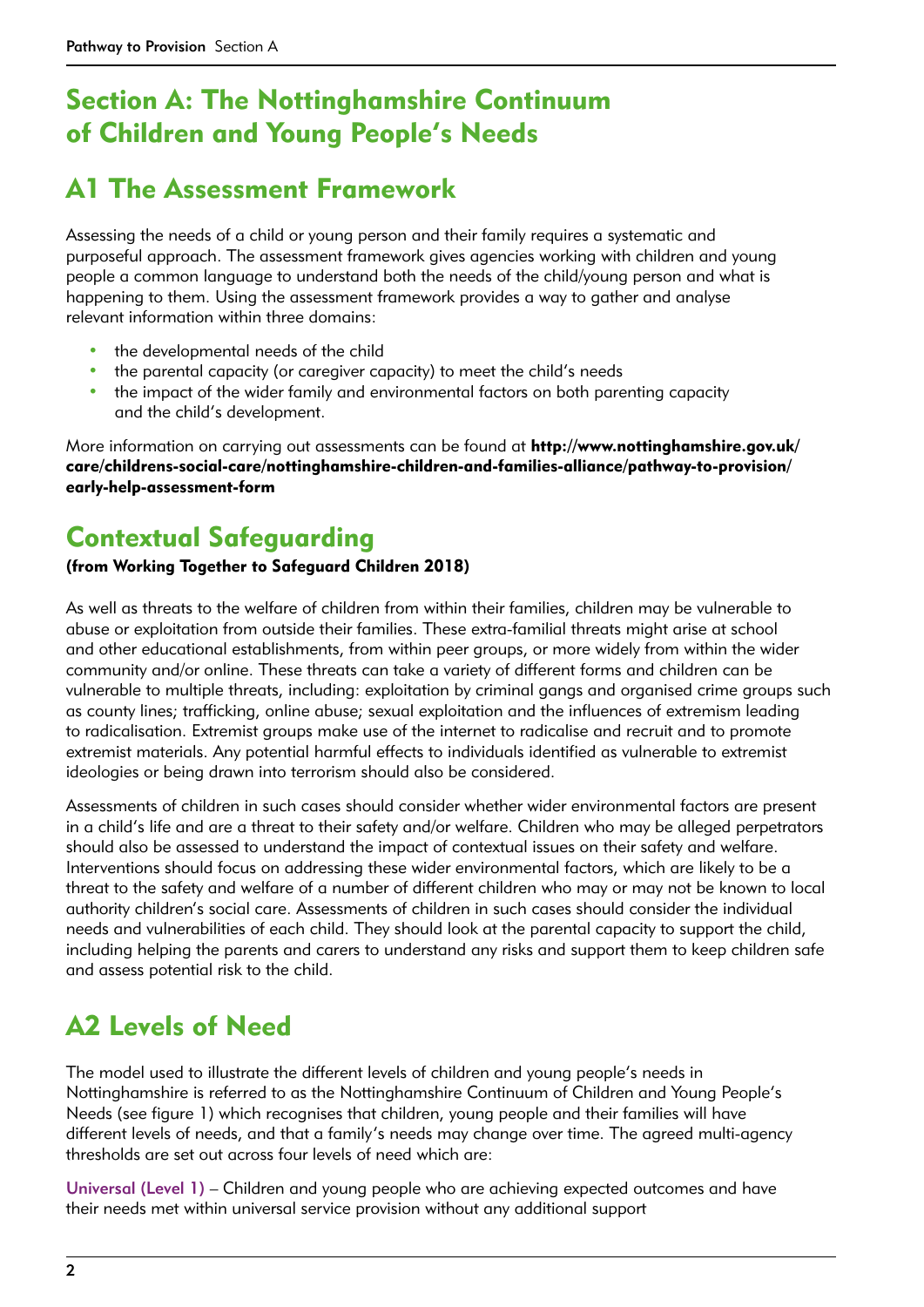Early Help (Level 2) – Children and young people where some concerns are emerging and who will require additional support usually from professionals already involved with them

Targeted Early Help (Level 3) – Children and young people who are causing significant concern over an extended period or where concerns recur frequently

Specialist (Level 4) – Children and young people who are very vulnerable and where interventions from Children's Social Care are required

It is important to recognise that children and young people will move between the different levels, as their needs change, for example from Level 4 to Level 3 or from Level 2 to Level 1. The model provides a framework to develop a common understanding amongst practitioners of children and young people's needs and their vulnerabilities, shared assessment procedures and a platform for inter-agency and multi-agency working through the early help offer which includes early intervention and prevention and targeted support for young people.

The Nottinghamshire Continuum of Need model is consistent with the Nottinghamshire Safeguarding Children Board (NSCB) Procedures and the national guidance "Working Together" (2018). The model is underpinned by the following principles:

- it is child-centred
- it is holistic in approach
- it is focused on outcomes for children and young people.

The model recognises that children and young people's welfare and safety is everyone's responsibility and that we all have a duty, as stated in the Children Act 2004, to promote cooperation between the County Council and its partners with a view to improving the wellbeing of children and young people. All partners have a duty under section 11 of the Children Act 2004, to safeguard and promote the welfare of children and young people and that all services support this objective.

In general, children and young people with disabilities will have their needs met through Early Help, targeted Early Help Services and the Integrated Children's Disability Service.

Figure 1: The Nottinghamshire Continuum of Children and Young People's Needs



NB. The Nottinghamshire Continuum illustrates the levels of need rather than numbers of children at each Level.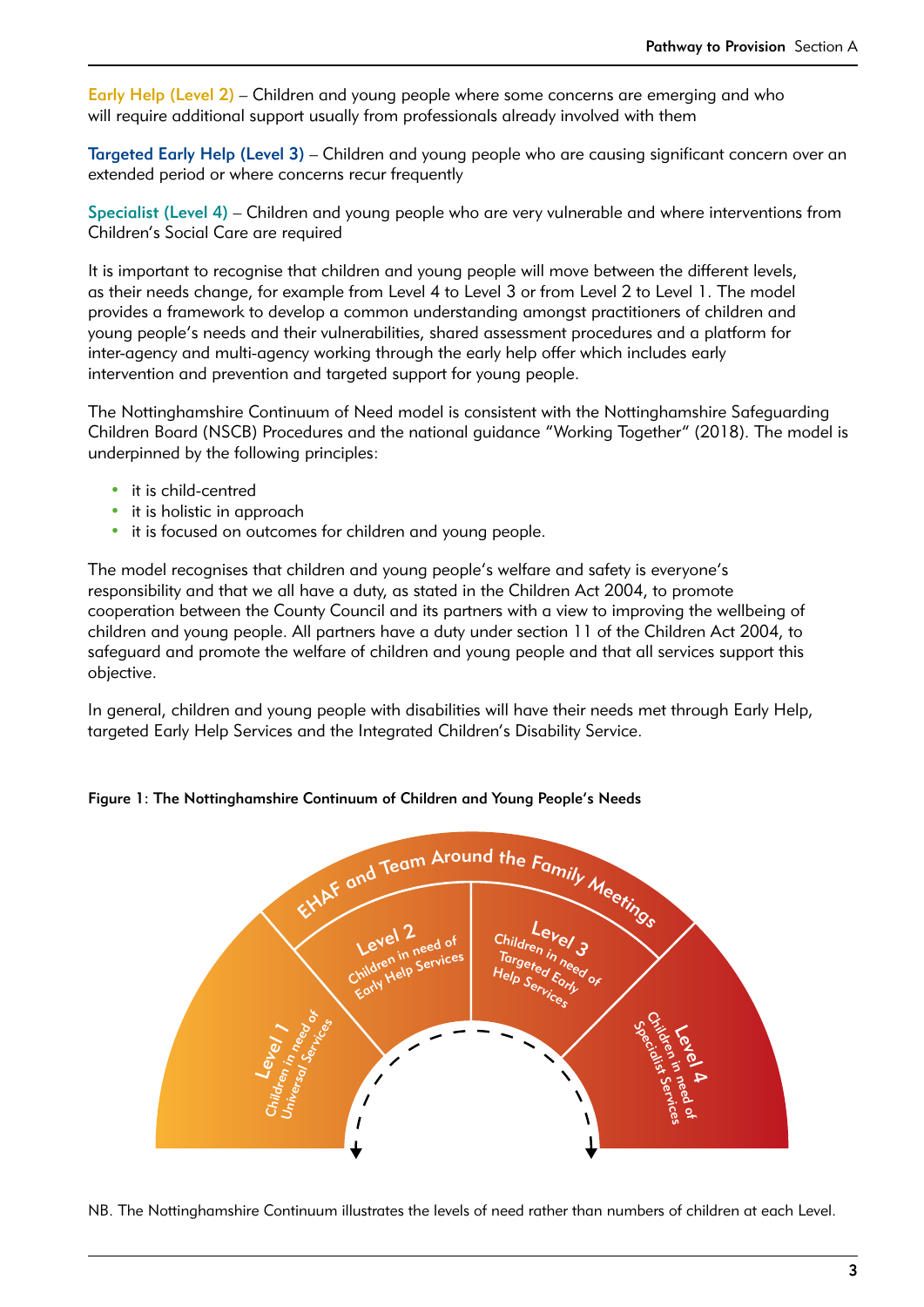# A3: Outline of the Pathway to Provision

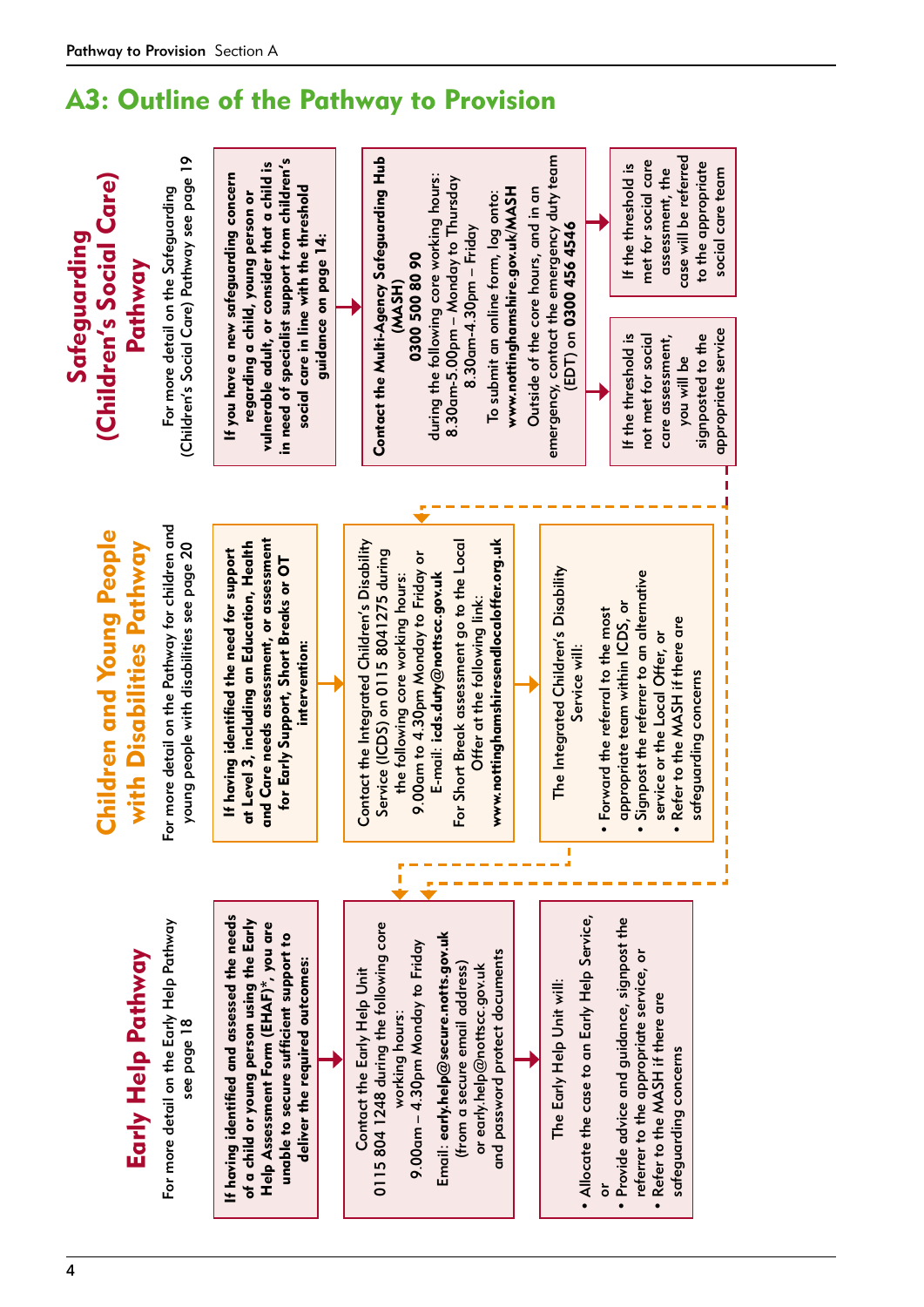### Section B: Multi-Agency Thresholds Guidance

This section provides definitions and indicators for practitioners to assist in the identification of levels of need for children and young people. It also includes guidance on when to commence the Early Help Assessment process and/or make a referral to the appropriate service within Nottinghamshire's Pathway to Provision.

This multi-agency threshold guidance provides definitions and indicators for practitioners to assist in the identification of levels of need for children and young people (from conception to 18 years, or 25 years if the young person has a learning difficulty or disability). A threshold in this guidance is the point at which we "weigh up" what is happening and what action is needed in order to meet a child's needs. This involves professional and personal values. This document is not intended to be a definitive list but provides a framework to identify when a child or young person may be at risk of poor outcomes, alongside guidance on when to commence the Early Help Assessment process or make a referral to early help services. There is no substitute for sound professional judgement, effective inter and intra-agency communication and good evidence based practice based on up to date research.

This document should be read alongside the Nottinghamshire Safeguarding Children's Board (NSCB) procedures that reflect the legal framework underpinning work with children to promote their welfare and prevent abuse. These procedures are available at:

#### http://www.nottinghamshire.gov.uk/caring/protecting-and-safeguarding/nscb/ informationprofessionals/procedures-practice-guidance/

Sometimes there are legal duties to provide statutory services. Where this is not the case, there is no guarantee of service provision by particular agencies at each level as there may be restricting factors such as age limits, specific service criteria and a history of previous interventions. It is acknowledged that children and young people may move from one level of need to another in either direction and that agencies (including universal services) may offer support at more than one level.

Common use of this framework by local agencies enables them to work better together, share information more easily and facilitates referrals between organisations. It benefits children, young people and families by enabling them to understand what information agencies are seeking and why, and helps them to judge whether they are getting the services they require.

### Threshold Indicators

The following pages provide definitions and indicators grouped around the three domains of the assessment triangle to assist practitioners in identifying levels of need. It is important to recognise that children and young people will move between the different levels as their needs change.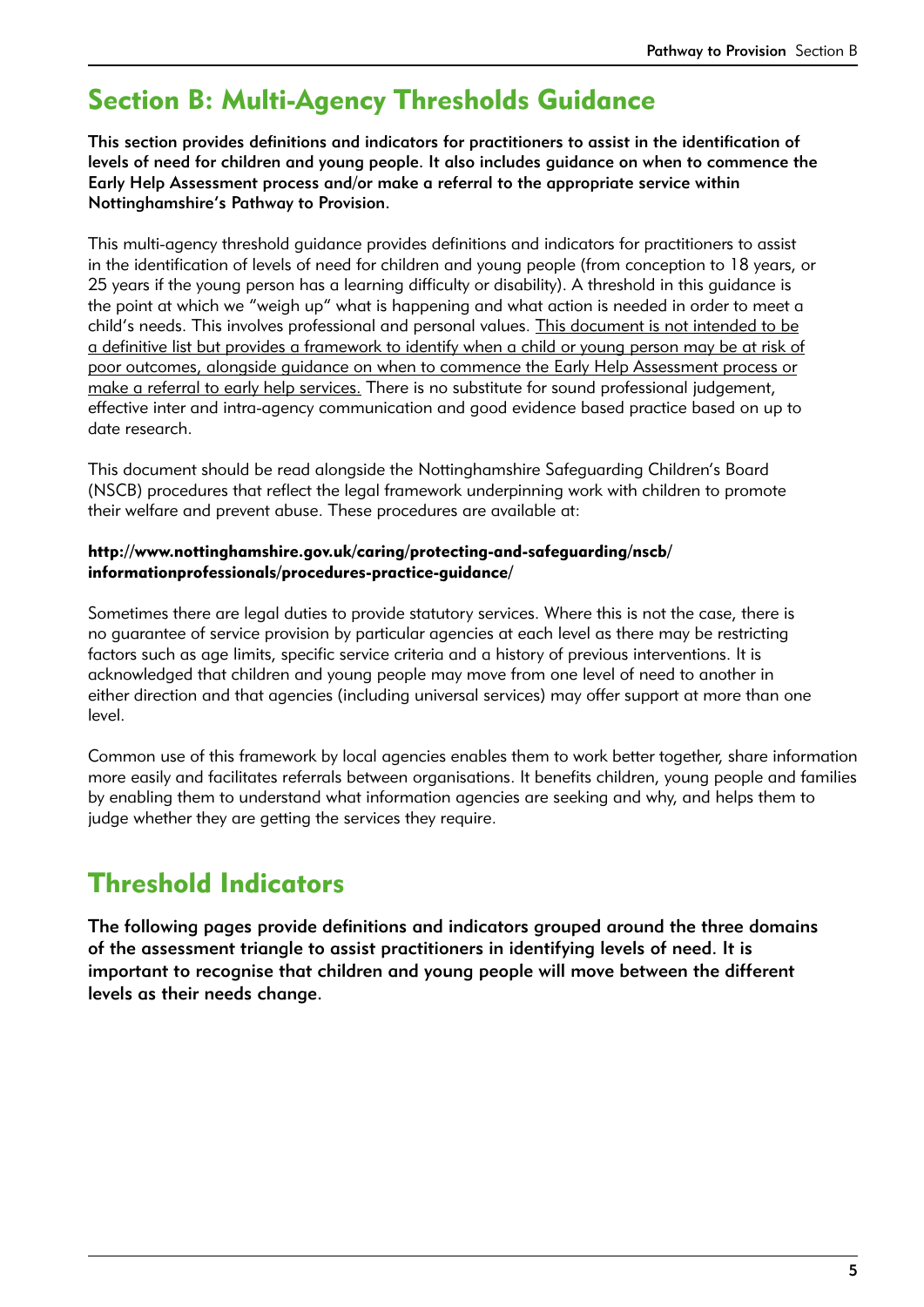### Level 1 Threshold: Universal Services

- Children or young people who don't present significant concerns and are living in circumstances where there may be worries, concerns or conflicts over time but these are infrequent, short lived and quickly resolved by the family themselves or with support and guidance from extended family, the community or professionals with whom they are normally in touch.
- Universal services have an essential role in creating the circumstances in which safe and happy children and families can flourish.
- Universal services, working with communities, are also those most likely to identify that a problem is emerging with a child or in a family.

| <b>Child's Developmental Needs</b>                                                                                                                                                                                                                                                                                                                                                                                                                                                                 | <b>Parents and Carers</b>                                                                                                                                                                                                                                                                                                                                                                                                                                                                                                        |
|----------------------------------------------------------------------------------------------------------------------------------------------------------------------------------------------------------------------------------------------------------------------------------------------------------------------------------------------------------------------------------------------------------------------------------------------------------------------------------------------------|----------------------------------------------------------------------------------------------------------------------------------------------------------------------------------------------------------------------------------------------------------------------------------------------------------------------------------------------------------------------------------------------------------------------------------------------------------------------------------------------------------------------------------|
| <b>HEALTH</b><br>• Good physical health<br>• Adequate diet/hygiene/clothing<br>• Developmental checks/immunisations up to date<br>• Accesses health services<br>• Developmental milestones met including<br>Speech & Language<br>• Appropriate height & weight<br>• Healthy lifestyle<br>• Sexual activity appropriate for age                                                                                                                                                                     | <b>BASIC CARE, SAFETY AND PROTECTION</b><br>• Carers able to provide for child's needs<br>and protect from danger and harm<br><b>EMOTIONAL WARMTH AND STABILITY</b><br>• Carers able to provide warmth, praise and<br>encouragement<br><b>GUIDANCE, BOUNDARIES AND STIMULATION</b><br>• Carers provide appropriate guidance and boundaries<br>to help child develop appropriate values<br>• Supports development through interaction and play                                                                                    |
| • Good state of mental health                                                                                                                                                                                                                                                                                                                                                                                                                                                                      | <b>Family and Environmental Factors</b>                                                                                                                                                                                                                                                                                                                                                                                                                                                                                          |
| • No substance misuse (including alcohol)<br><b>EDUCATION &amp; LEARNING</b><br>• Good attendance at school/college/training<br>• No barriers to learning<br>• Achieving key stages<br><b>EMOTIONAL &amp; BEHAVIOURAL DEVELOPMENT</b><br>• Growing level of competencies in<br>practical and emotional skills<br>• Good quality early attachments<br><b>IDENTITY</b><br>• Positive sense of self & abilities<br>• Demonstrates feelings of belonging & acceptance<br>• An ability to express needs | <b>FAMILY HISTORY AND FUNCTIONING</b><br>• Supportive family relationships,<br>including when parents are separated<br>HOUSING, EMPLOYMENT AND FINANCE<br>• Housing has basic amenities and appropriate facilities<br>• Appropriate levels of cleanliness/ hygiene are maintained<br>• Not living in poverty<br><b>FAMILY'S SOCIAL INTEGRATION</b><br>· Good enough social and friendship networks exist<br>• Appropriate use of social media<br><b>COMMUNITY RESOURCES</b><br>· Good enough universal services in neighbourhood |
| <b>FAMILY &amp; SOCIAL RELATIONSHIPS</b><br>• Stable & affectionate relationships with care givers<br>• Good relationships with siblings<br>• Positive relationships with peers<br><b>SOCIAL PRESENTATION</b><br>• Appropriate dress for different settings<br>• Good level of personal hygiene<br><b>SELF-CARE SKILLS</b>                                                                                                                                                                         |                                                                                                                                                                                                                                                                                                                                                                                                                                                                                                                                  |
| • Age appropriate independent living skills                                                                                                                                                                                                                                                                                                                                                                                                                                                        |                                                                                                                                                                                                                                                                                                                                                                                                                                                                                                                                  |
|                                                                                                                                                                                                                                                                                                                                                                                                                                                                                                    |                                                                                                                                                                                                                                                                                                                                                                                                                                                                                                                                  |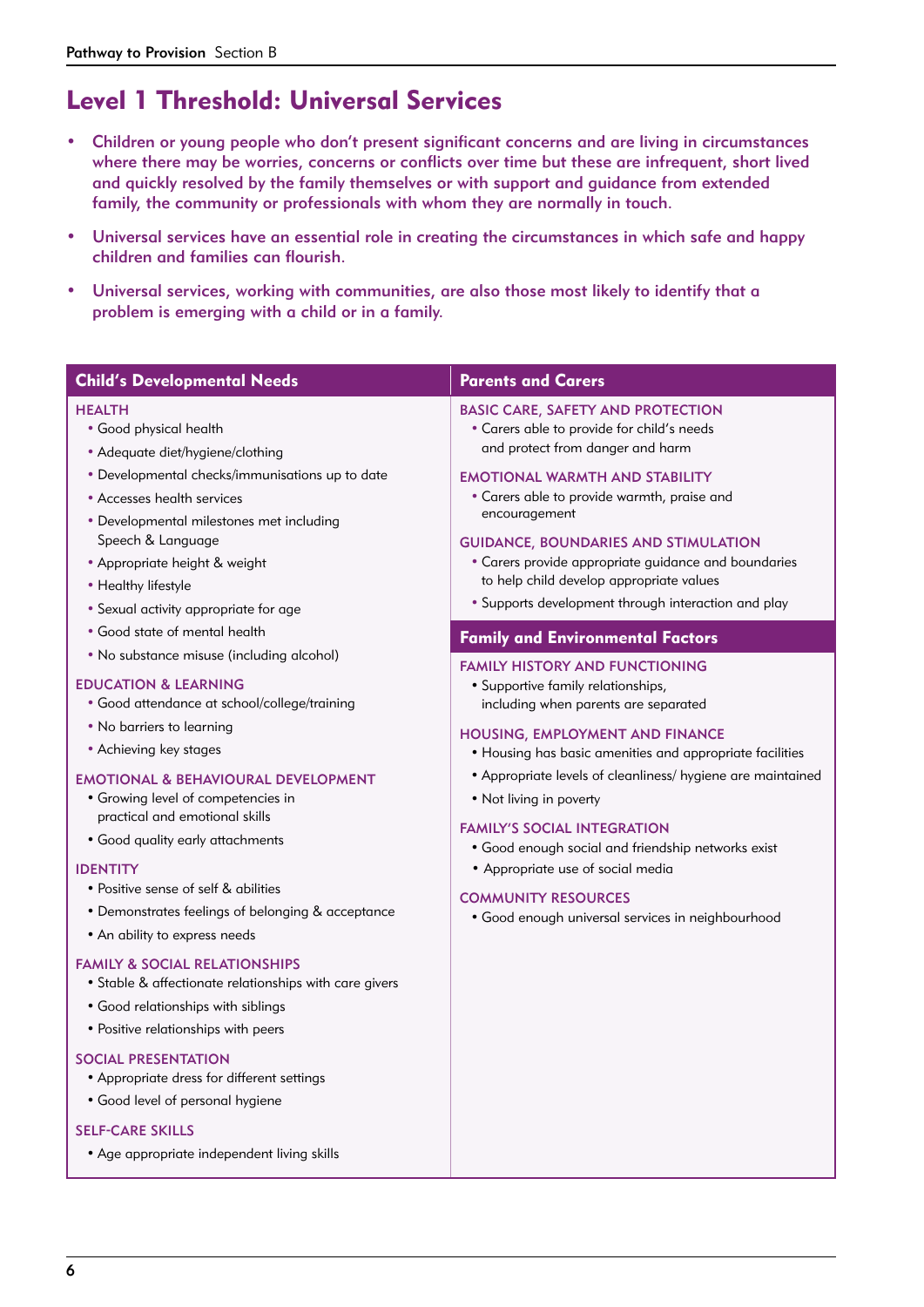### Services available at Level 1 include

- Children's Centres support for all parents of children aged under 5 is available through local children's centres services. For details visit http://www.surestart.notts.nhs.uk/
- The Youth Service Local youth workers are based in Young People's Centre's and provide mobile youth work sessions across the county. They can offer advice and support to all young people. For details visit www.nottshelpyourself.org.uk
- Healthy Families Programme Healthy Family Teams routinely see children 0-19 for the Healthy Child Programme and offer a range of targeted support where there are identified needs. This includes children where there are safeguarding concerns and those who are Looked After. https://www.nottinghamshirehealthcare.nhs.uk/healthy-family-teams
- Primary Health Care a range of advice, help and resources are available from GP surgeries, health centres and other local health provision. Find the local practice at http://www.nhs.uk/Service-Search/GP/LocationSearch/4
- Family Nurse Partnership The Family Nurse Partnership Programme (FNP) is an intensive home visiting programme for first time teenage mums aged 19 and under. Details of how to refer can be found at http://www.nottshelpyourself.org.uk/kb5/nottinghamshire/directory/ service.page?id=\_t0bQgCOzbk&newdirectorychannel=0
- Early Years Providers nurseries and other providers of early years education may be able to offer advice and support to parents. Free early years education may be available for some children. Find out more at http://www.nottinghamshire.gov.uk/care/ early-years-and-childcare/find-childcare
- Schools all schools will work closely with parents and children to ensure that they are happy, safe and ready to learn. Many schools have specific staff who can offer help and advice.
- Voluntary sector advice agencies there are a range of voluntary agencies which provide advice or direct support to children or parents. For children and young people Childline can offer a range of advice services by telephone (0800 111 111) or through online chat at http://www.childline.org.uk/Talk/Chat/Pages/OnlineChat.aspx
- Local Offer: The SEND Local Offer brings together a wide range of useful information, advice and guidance for children and young people with Special Educational Needs and Disabilities (SEND), from birth to 25 years, and their families. The information is held within a website, which will enable you to search for services and provision within your own community and Nottinghamshire as a whole. The information contained within the Local Offer includes service provision across education, health and social care in the public, private and voluntary sectors.

 The Local Offer forms the first stage of Nottinghamshire's graduated response to meet the needs of children and young people with SEND. The Local Offer can be found at the following link: http://www.nottinghamshire.sendlocaloffer.org.uk

 Access to the Local Offer is also available through Nottinghamshire libraries and the Customer Service Centre on 0300 500 80 80.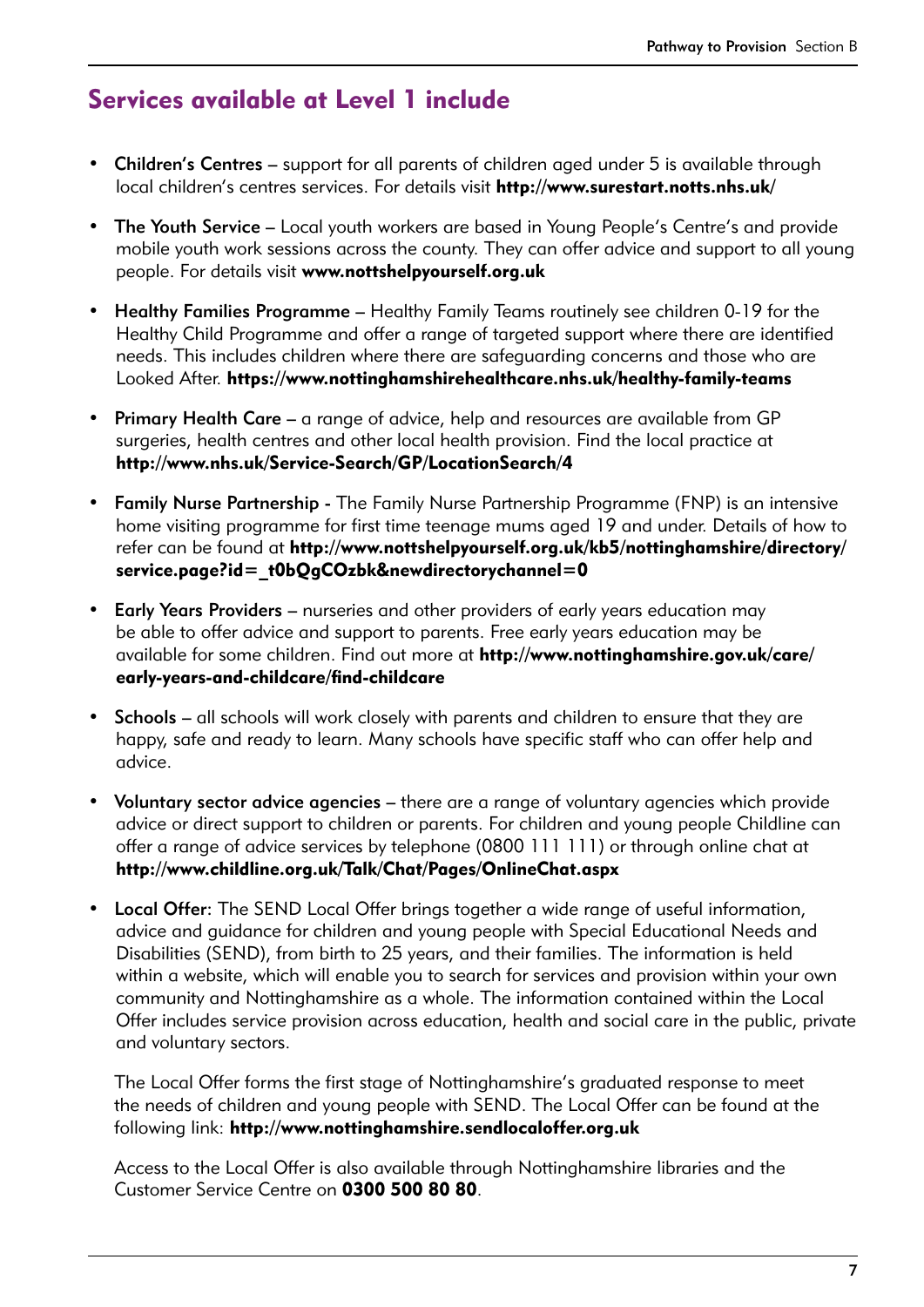### Level 2 Threshold: Child in need of Early Help Services

Children or young people where there are concerns and are living in circumstances where the worries, concerns or conflicts over time are becoming more frequent or are over an extended period. In order to resolve the issues these children or families may require support, advice, direction and sometimes planned intervention or additional resources. These resources would be agreed by professionals already involved.

| <b>Child's Developmental Needs</b>                                                                                                                                                                     | <b>Parents and Carers</b>                                                                                                                               |
|--------------------------------------------------------------------------------------------------------------------------------------------------------------------------------------------------------|---------------------------------------------------------------------------------------------------------------------------------------------------------|
| <b>HEALTH</b>                                                                                                                                                                                          | <b>BASIC CARE, SAFETY AND PROTECTION</b>                                                                                                                |
| • Slow in reaching developmental milestones                                                                                                                                                            | • Parental engagement with services is poor                                                                                                             |
| • Missing immunisations or checks                                                                                                                                                                      | • Parent requires advice on parenting issues                                                                                                            |
| • Susceptible to minor health problems                                                                                                                                                                 | • Professionals are beginning to have some concerns                                                                                                     |
| · Minor concerns ref: diet, hygiene, clothing, alcohol                                                                                                                                                 | around child's physical needs being met                                                                                                                 |
| consumption (but not immediately hazardous)                                                                                                                                                            | • Professionals are beginning to have some concerns                                                                                                     |
| • Disability requiring support services                                                                                                                                                                | about substance misuse (including alcohol) by adults                                                                                                    |
| • Starting to have sex (under 16)                                                                                                                                                                      | within the home                                                                                                                                         |
| • Previous pregnancy                                                                                                                                                                                   | • Some exposure to dangerous situations                                                                                                                 |
| <b>EDUCATION &amp; LEARNING</b>                                                                                                                                                                        | in home/community/online                                                                                                                                |
| • Occasional truanting or non-attendance, poor punctuality                                                                                                                                             | • Teenage parent(s)                                                                                                                                     |
| • At risk of fixed term exclusion or a previous fixed term                                                                                                                                             | <b>EMOTIONAL WARMTH AND STABILITY</b>                                                                                                                   |
| exclusion                                                                                                                                                                                              | • Inconsistent parenting, but development                                                                                                               |
| • SEN Support                                                                                                                                                                                          | not significantly impaired                                                                                                                              |
| • Few opportunities for play/socialisation                                                                                                                                                             | • Post natal depression                                                                                                                                 |
| • Not in education, employment or training                                                                                                                                                             | • Perceived to be a problem by parent                                                                                                                   |
| · Identified language and communication difficulties                                                                                                                                                   | <b>GUIDANCE, BOUNDARIES AND STIMULATION</b>                                                                                                             |
| • Not reaching educational potential                                                                                                                                                                   | • May have different carers                                                                                                                             |
| <b>EMOTIONAL &amp; BEHAVIOURAL DEVELOPMENT</b><br>• Low level mental health or emotional issues<br>requiring intervention<br>• Substance misuse that is not immediately<br>hazardous including alcohol | • Inconsistent boundaries offered<br>• Can behave in an anti-social way<br>· Spends much time alone (TV, etc)<br>• Child not exposed to new experiences |
| • Superficial self harming as a coping mechanism<br>• Involved in behaviour seen as anti-social                                                                                                        | <b>Family and Environmental Factors</b>                                                                                                                 |
| • Attachment issues and/or emotional development delay                                                                                                                                                 | <b>FAMILY HISTORY AND FUNCTIONING</b>                                                                                                                   |
| e.g. adopted child                                                                                                                                                                                     | • Parents have relationship difficulties                                                                                                                |
| · involved in bullying behaviour                                                                                                                                                                       | which may affect the child                                                                                                                              |
| <b>IDENTITY</b><br>• Some insecurities around identity<br>· May experience bullying around 'difference'<br><b>FAMILY &amp; SOCIAL RELATIONSHIPS</b>                                                    | • Experienced loss of significant adult<br>• May look after younger siblings<br>• Parent has health difficulties                                        |
| • Some support from family and friends                                                                                                                                                                 | • Some support from family and friends                                                                                                                  |
| • Has some difficulties sustaining relationships                                                                                                                                                       | <b>HOUSING, EMPLOYMENT AND FINANCE</b>                                                                                                                  |
| • Undertaking occasional caring responsibilities                                                                                                                                                       | • Families affected by low income or unemployment                                                                                                       |
| • Child of a teenage parent                                                                                                                                                                            | • Parents have limited formal education                                                                                                                 |
| • Child adopted from care<br>• Low parental aspirations<br><b>SOCIAL PRESENTATION</b><br>• Can be over-friendly or withdrawn with strangers                                                            | • Adequate/poor housing<br>• Family seeking asylum or refugees<br><b>FAMILY'S SOCIAL INTEGRATION</b>                                                    |
| • Personal hygiene starting to be a problem                                                                                                                                                            | • Family may be new to area                                                                                                                             |
| <b>SELF-CARE SKILLS</b>                                                                                                                                                                                | • Some social exclusion problems                                                                                                                        |
| • Not always adequate self-care-poor hygiene                                                                                                                                                           | • Victimisation by others                                                                                                                               |
| · Slow to develop age appropriate self-care skills                                                                                                                                                     | <b>COMMUNITY RESOURCES</b>                                                                                                                              |

- Overprotected/unable to develop independence
- Adequate universal resources but family may have access issues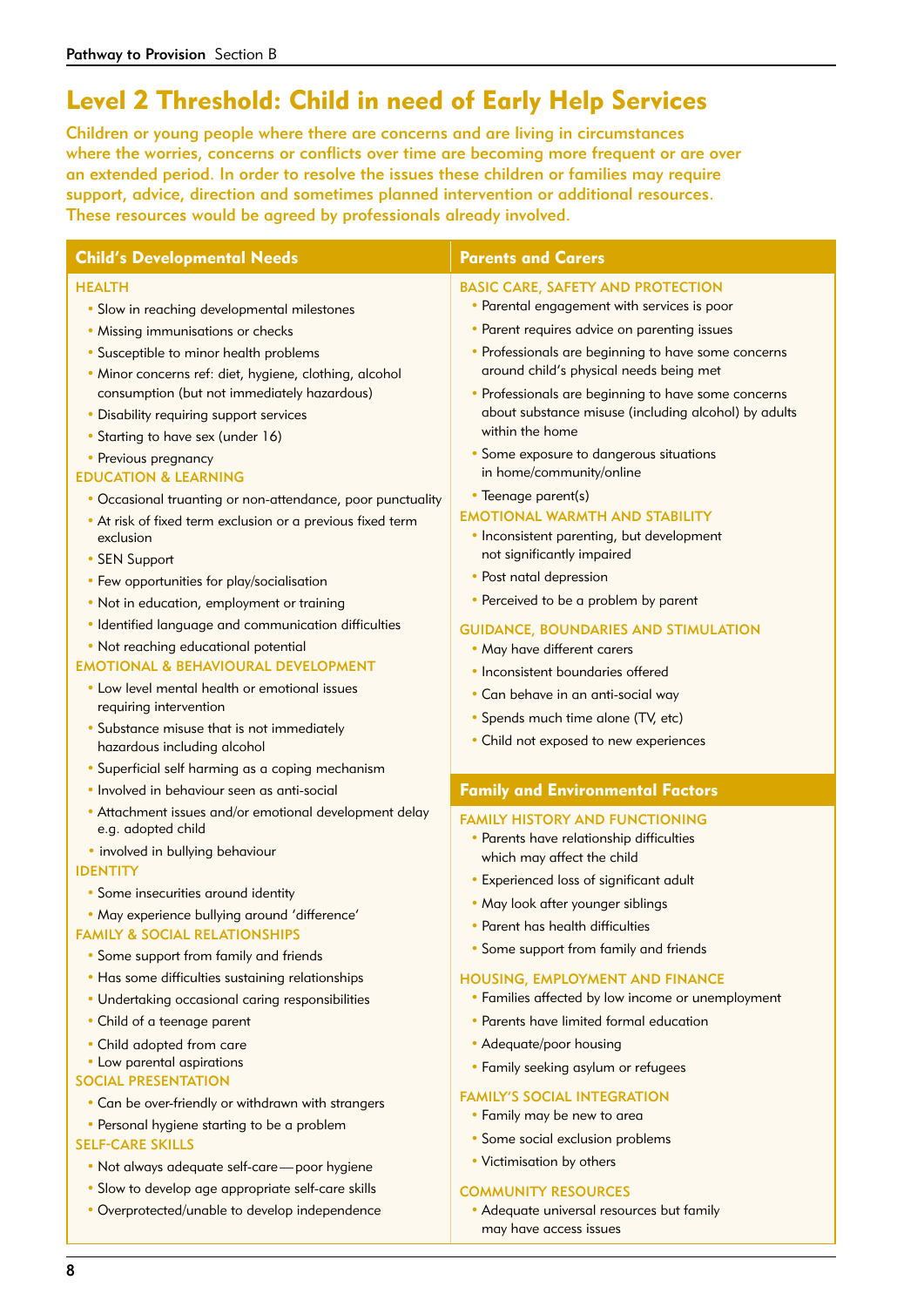### Services available at Level 2 include

- The Early Help Unit can provide support to lead professionals in universal settings and support them to complete Early Help Assessments, to make plans with families and to convene meetings to review progress. The Unit can be contacted on 0115 804 1248 or by email at early.help@secure.nottscc.gov.uk (from a secure email address) or early.help@nottscc.gov.uk and password protect documents. The Unit can also provide information, advice and guidance about Early Help Services available to meet the identified needs.
- **Children's Centres Services** early intervention services are available for parents with children aged under 5 years across Nottinghamshire. For details visit http://www.surestart.notts.nhs.uk
- The Integrated Children's Disability Service can provided advice and information for professionals working with children and young people with disabilities. They can be contacted on 0115 8041275 or at icds.duty@nottscc.go.uk.
- The Youth Service Local youth workers are based in Young People's Centre's and provide mobile youth work sessions across the county. They can offer advice and support to all young people. For details visit: www.nottshelpyourself.org.uk
- **Healthy Families Programme** Healthy Family Teams routinely see children 0-19 for the Healthy Child Programme and offer a range of targeted support where there are identified needs. This includes children where there are safeguarding concerns and those who are Looked After. https://www.nottinghamshirehealthcare.nhs.uk/healthy-family-teams
- Primary Health Care a range of advice, help and resources are available from GP surgeries, health centres and other local health provision. Find the local practice at http://www.nhs.uk/Service-Search/GP/LocationSearch/4
- **Family Nurse Partnership** The Family Nurse Partnership Programme (FNP) is an intensive home visiting programme for first time teenage Mum's aged 19 and under. Details of how to refer can be found at http://www.nottshelpyourself.org.uk/kb5/nottinghamshire/directory/ service.page?id= t0bQgCOzbk&newdirectorychannel=0
- Early Years Providers nurseries and other providers of early years education may be able to offer advice and support to parents. Free early years education may be available for some children. Find out more at http://www.nottinghamshire.gov.uk/care/ early-years-and-childcare/find-childcare
- **Schools** all schools will work closely with parents and children to ensure that they are happy, safe and ready to learn. Many schools have specific staff who can offer help and advice.

 Schools & early years settings can, through their Family Springboard, seek advice & guidance from the Schools & Families Specialist Service & the Educational Psychology Service. Additional Family Needs funding can also be requested through Families of Schools to support the inclusion of pupils with more complex SEND and Higher Level Needs funding requests for children with very significant needs can be requested through the Higher Level Needs Panel. An Education, Health and Care Plan (EHCP) is not required to access either level of additional funding.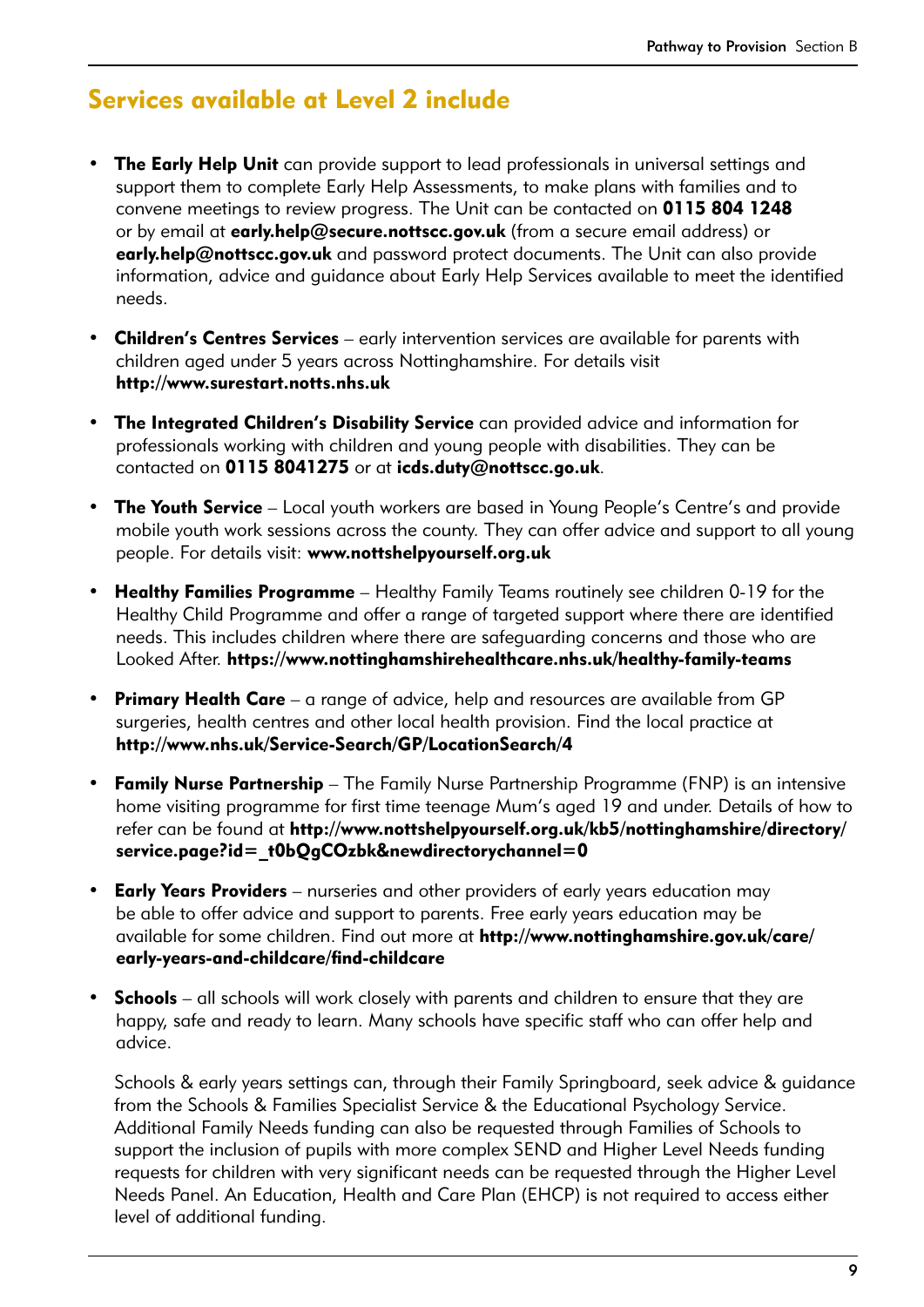• Kooth.com is a safe, confidential and non-stigmatised way for young people to receive free counselling, advice and support on-line. The service is free of charge to children and young people aged 11-25 within the Nottinghamshire and Bassetlaw area.

 There is 24/7 access to the site with fully trained and qualified counsellors available Monday to Friday from 12 noon until 10pm each night, and weekends 6pm to 10pm.

There is no referral required, young people can access the site at "http://www.kooth.com" www.kooth.com and complete a simple registration form.

• Voluntary sector advice agencies – there are a range of voluntary agencies which provide advice or direct support to children or parents. For children and young people Childline can offer a range of advice services by telephone (0800 111 111) or through online chat at http://www.childline.org.uk/Talk/Chat/Pages/OnlineChat.aspx.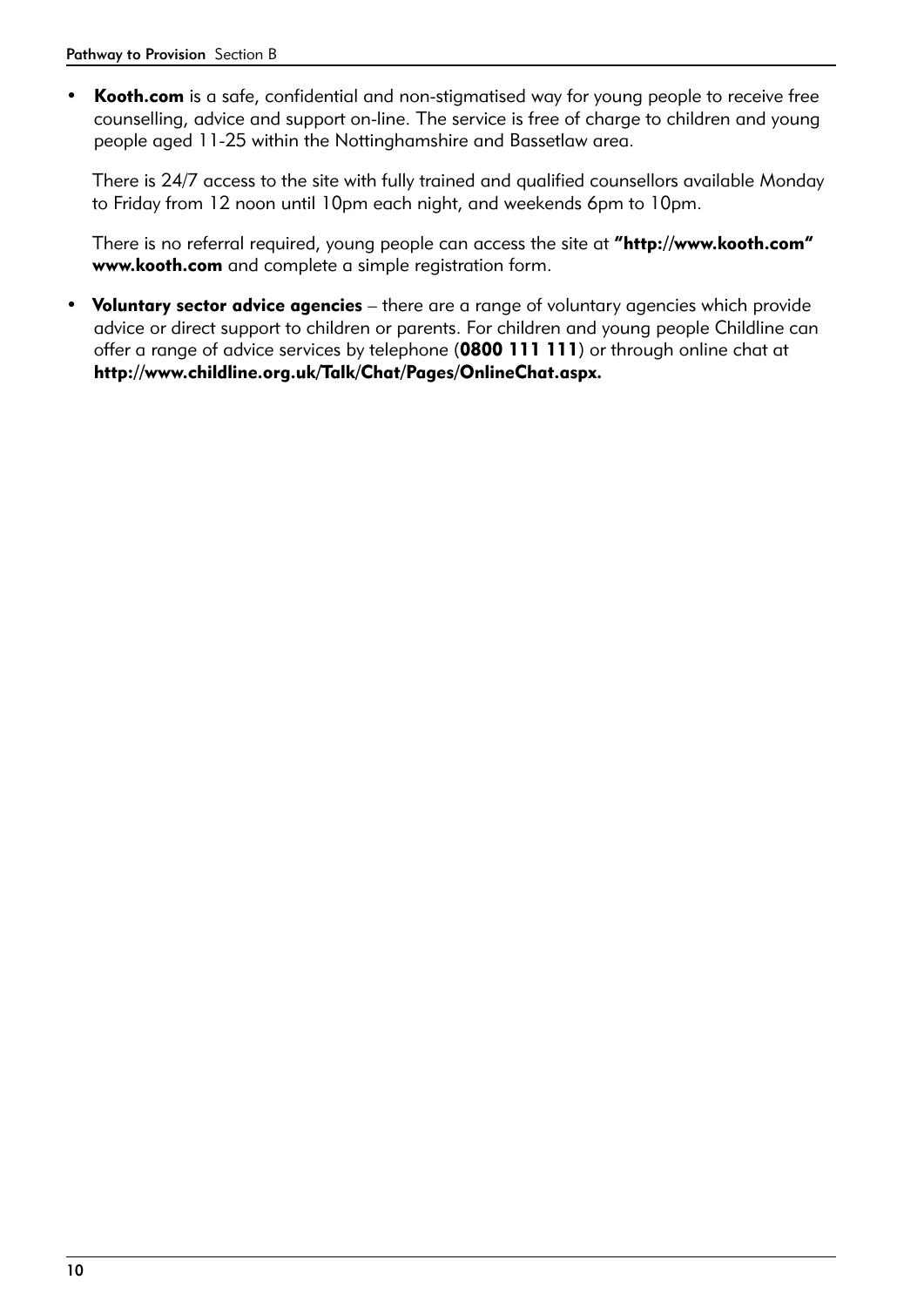### Level 3 Threshold: Child in need of Targeted Early Help Services

A child or young person presenting significant concern and living in circumstances where the worries, concerns, behaviour or conflicts are frequent, are multiple and over an extended period or are continuous. The young person or family may be resistant to help offered and may require proactive engagement. Specialist assessment, plans and interventions are required if the situation is not to escalate into neglect, abuse or long term dysfunction.

#### Child's Developmental Needs<br>SELF-CARE SKILLS

#### **HEALTH**

- Some concerns around mental health
- Has some chronic/recurring health problems
- Missed routine and non-routine health appointments
- Concerns re: diet, hygiene, clothing
- Conception to child under 16
- Sex with multiple partners
- Administration of substances in a hazardous manner (sharing equipment etc)
- Substance misuse impacts negatively on their risk taking behaviour (e.g. unprotected sex)
- Disability requiring significant support services
- Risk taking behaviour (e.g. unprotected sex)

#### EDUCATION & LEARNING

- Short term exclusion or persistent truanting, poor school attendance
- At risk of permanent exclusion or previous permanent exclusion
- Has an Education Health and Care Plan and / or High Level Needs funding
- Not achieving key stage benchmarks
- Limited access to books, toys
- Persistent NEET

#### EMOTIONAL & BEHAVIOURAL DEVELOPMENT

- Difficulty coping with anger, frustration and upset
- Physical and emotional development raising significant concerns
- Significant attachment difficulties e.g. child adopted from care
- Escalation of self harming\*
- Early onset of sexual activity (13–14)
- Hazardous substance misuse (including alcohol)
- Persistent bullying behaviour
- Inappropriate sexual behaviour including online and via social media
- Offending or regular anti-social behaviour
- Carrying a weapon
- Found with quantities of drugs, more than personal use
- Frequent missing episodes

#### IDENTITY

- Subject to discrimination
- Significantly low self-esteem
- Extremist views
- •Gang membership/affiliation

#### FAMILY & SOCIAL RELATIONSHIPS

- Peers also involved in challenging behaviour
- Regularly needed to care for another family member
- Involved in conflicts with peers/siblings
- Adoptive family under severe stress

#### SOCIAL PRESENTATION

- Clothing regularly unwashed
- Hygiene problems
- Is provocative in behaviour/appearance

- Poor self-care for age hygiene
- Precociously able to care for self

#### Parents and Carers

#### BASIC CARE, SAFETY AND PROTECTION

- Parent is struggling to provide adequate care
- Parental learning disability, parental substance misuse (including alcohol) or mental health impacting on parent's ability to meet the needs of the child
- Previously subject to child protection plan
- Teenage parent(s)

#### • Either or both previously looked after

#### EMOTIONAL WARMTH AND STABILITY

- Child often scapegoated
- Child is rarely comforted when distressed
- Receives inconsistent care
- Has no other positive relationships

#### GUIDANCE, BOUNDARIES AND STIMULATION

- Few age appropriate toys in the house
- Parent rarely referees disputes between siblings
- Inconsistent parenting impairing emotional or behavioural development

#### Family and Environmental Factors

#### FAMILY HISTORY AND FUNCTIONING

- Evidence of domestic violence
- Acrimonious divorce/separation
- Family members have physical and mental health difficulties
- Parental involvement in crime
- Evidence of problematic substance misuse (including alcohol)
- Child is subject to a Special Guardianship Order

#### HOUSING, EMPLOYMENT AND FINANCE

- Overcrowding, temporary accommodation, homelessness\*\*, unemployment
- Poorly maintained bed/bedding
- Serious debts/poverty impacting on ability to care for child

#### FAMILY'S SOCIAL INTEGRATION

- Family socially excluded
- Escalating victimisation

#### COMMUNITY RESOURCES

- Parents socially excluded with access problems to local facilities and targeted services
- \* If no other concerns or risks are identified, discuss with primary mental health worker linked to school
- \*\* Homelessness if no other concerns or risks are identified is an issue for district and borough councils. Contact details at section D9 on page 27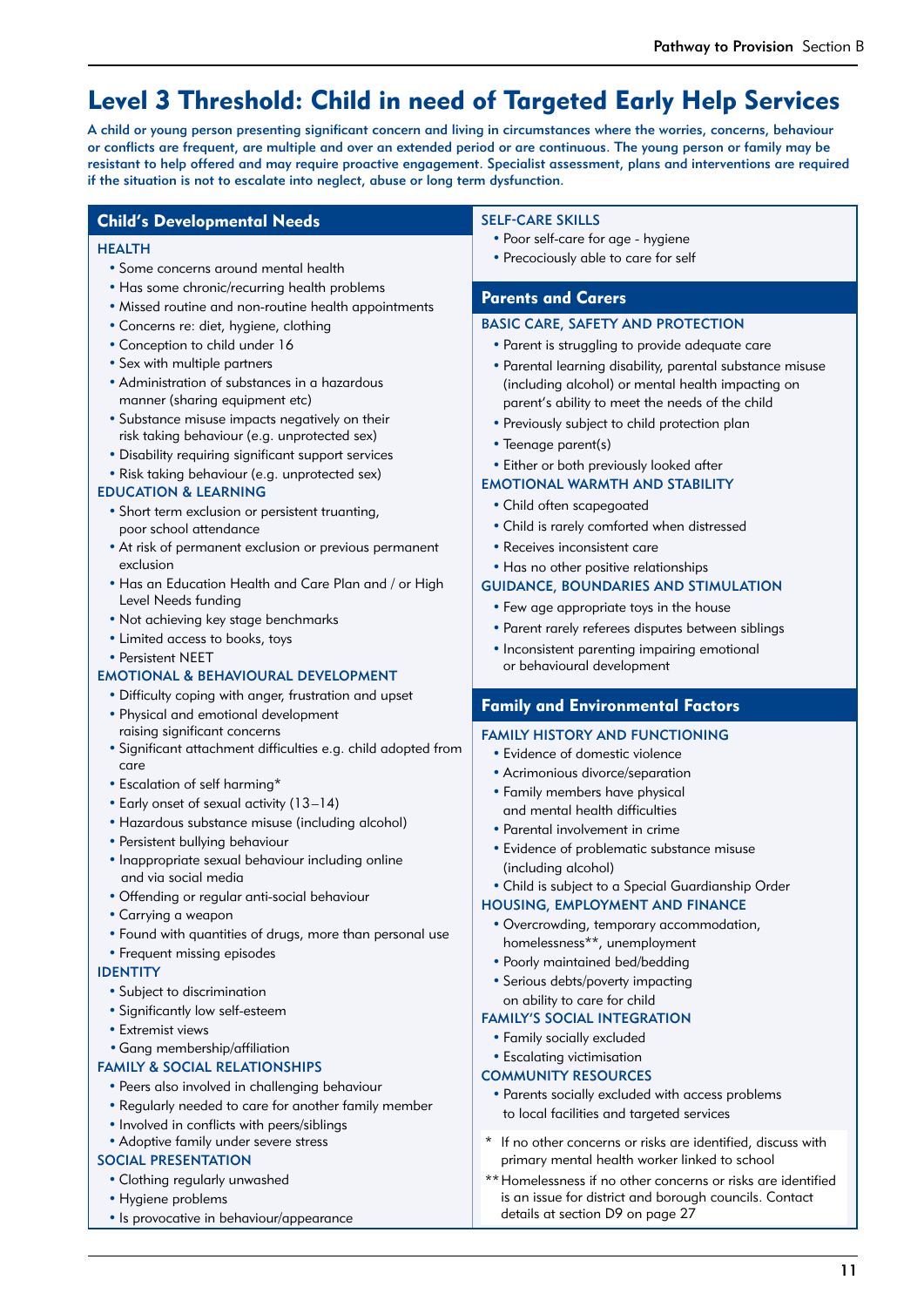### Additional Services Available at Level 3 include

• The Family Service – a consent based service for families at level three where the child causing concern or the majority of children are school age will be allocated a case worker within the Family Service who will undertake a whole family assessment and coordinate a multi-agency plan. Referrals are made through the Early Help Unit. The Unit can be contacted on 0115 804 1248 or by email at

early.help@nottscc.gcsx.gov.uk (from a secure email address) or early.help@nottscc.gov.uk and password protect documents

 At times the Family Service can experience high volumes of referrals and so there may be a wait before a case manager is allocated. We carry out a risk assessment on all cases awaiting allocation and prioritise those in most need. We will write or text to let you know how your referral is progressing. Any cases awaiting allocation are regularly reviewed by managers and our aim is for waits never to exceed ten weeks.

 Where there is an existing lead professional from a targeted service (such as CAMHS or Youth Justice) there may not be the requirement for a case manager and instead a range of interventions, including parenting courses and one to one work with young people, can be accessed directly for the family by the lead professional contacting the relevant team. Contact details are available from the EHU.

- **Family Service through the Children's Centres** families at level three where the child causing concern or the majority of children are under 5 may be allocated a case worker / manager within the local Children's Centre or Family Service who will coordinate all assessments, plans and interventions. Referrals are made through the Early Help Unit. For details visit http://www.surestart.notts.nhs.uk/
- **CAMHS** details of how to refer to CAMHS is detailed in section D on page 23.
- Kooth.com is a safe, confidential and non-stigmatised way for young people to receive free counselling, advice and support on-line. The service is free of charge to children and young people aged 11-25 within the Nottinghamshire and Bassetlaw area.

 There is 24/7 access to the site with fully trained and qualified counsellors available Monday to Friday from 12 noon until 10pm each night, and weekends 6pm to 10pm. There is no referral required, young people can access the site at "http://www.kooth.com" www.kooth.com and complete a simple registration form.

- Youth Justice Service where a child's behaviour causes significant concern that they may commit a crime in the future the local Youth Offending Team will provide case management and specialist interventions. Youth Justice Service can be contacted on 0115 804 2888. Referrals can also be made through the Early Help Unit by telephone on 0115 804 1248 or by email at **early.help@secure.notts.gov.uk** (from a secure email address) or early.help@nottscc.gov.uk and password protect documents
- Additional support with interventions is available to social workers and other practitioners working at Level 3 from the Family Service and Children's Centres.
- Integrated Children's Disability Service (ICDS) contact the ICDS for children and young people with complex and severe learning difficulties and, or physical disabilities, who may require an assessment of their special educational needs (Education, Health and Care (EHC) Plans).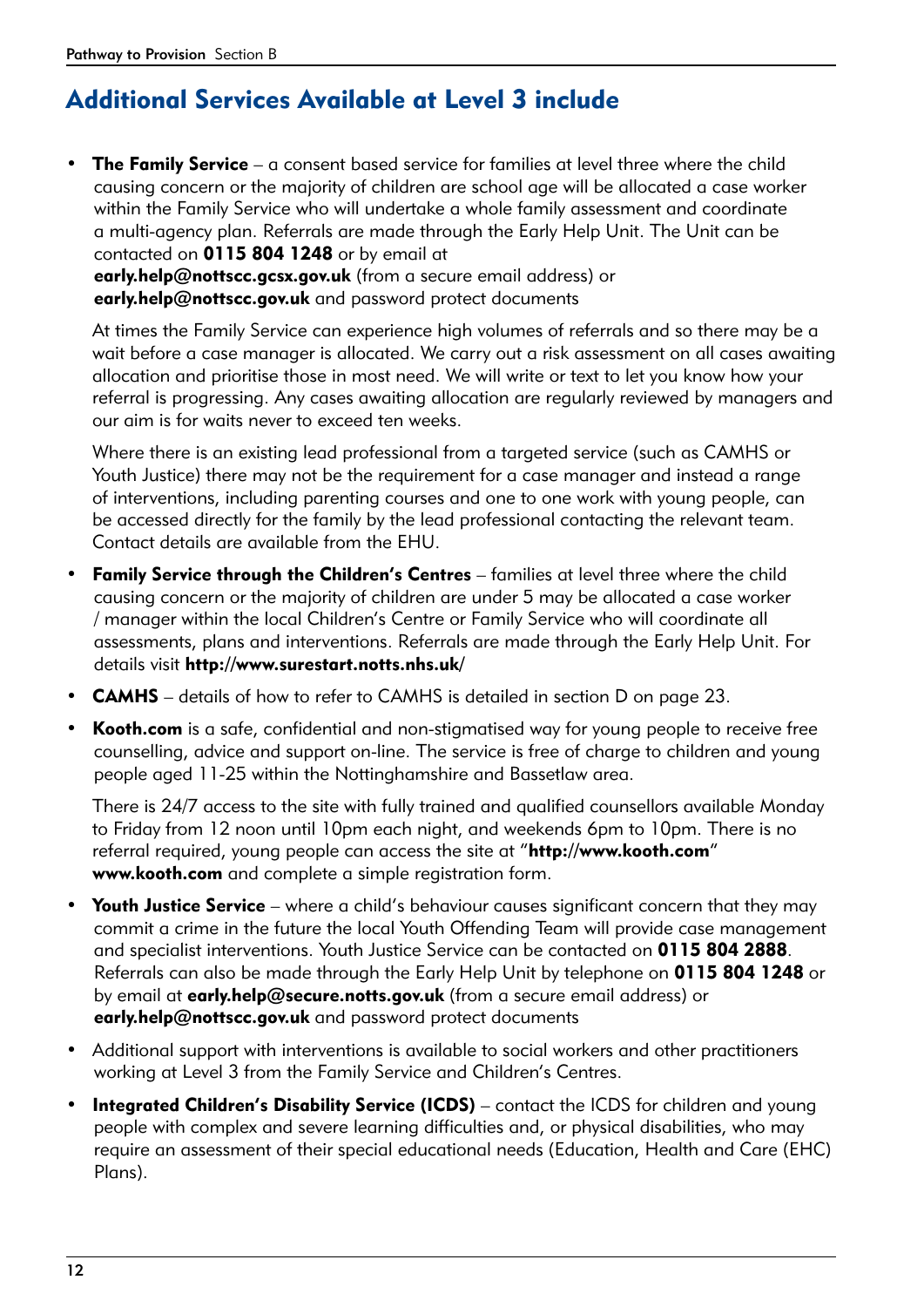Children, young people and their families assessed at Level 3 may also be eligible for:

- Short breaks
- Assessment for Early Support Services e.g. Personal Care and Sleep Intervention
- An Occupational Therapy assessment for equipment and adaptations in the home environment.

 These support services do not always require either a EHC Plan or a social work assessment and can be accessed via the Integrated Children's Disability Service (icds.duty@nottscc.gov.uk) Tel 0115 8041275.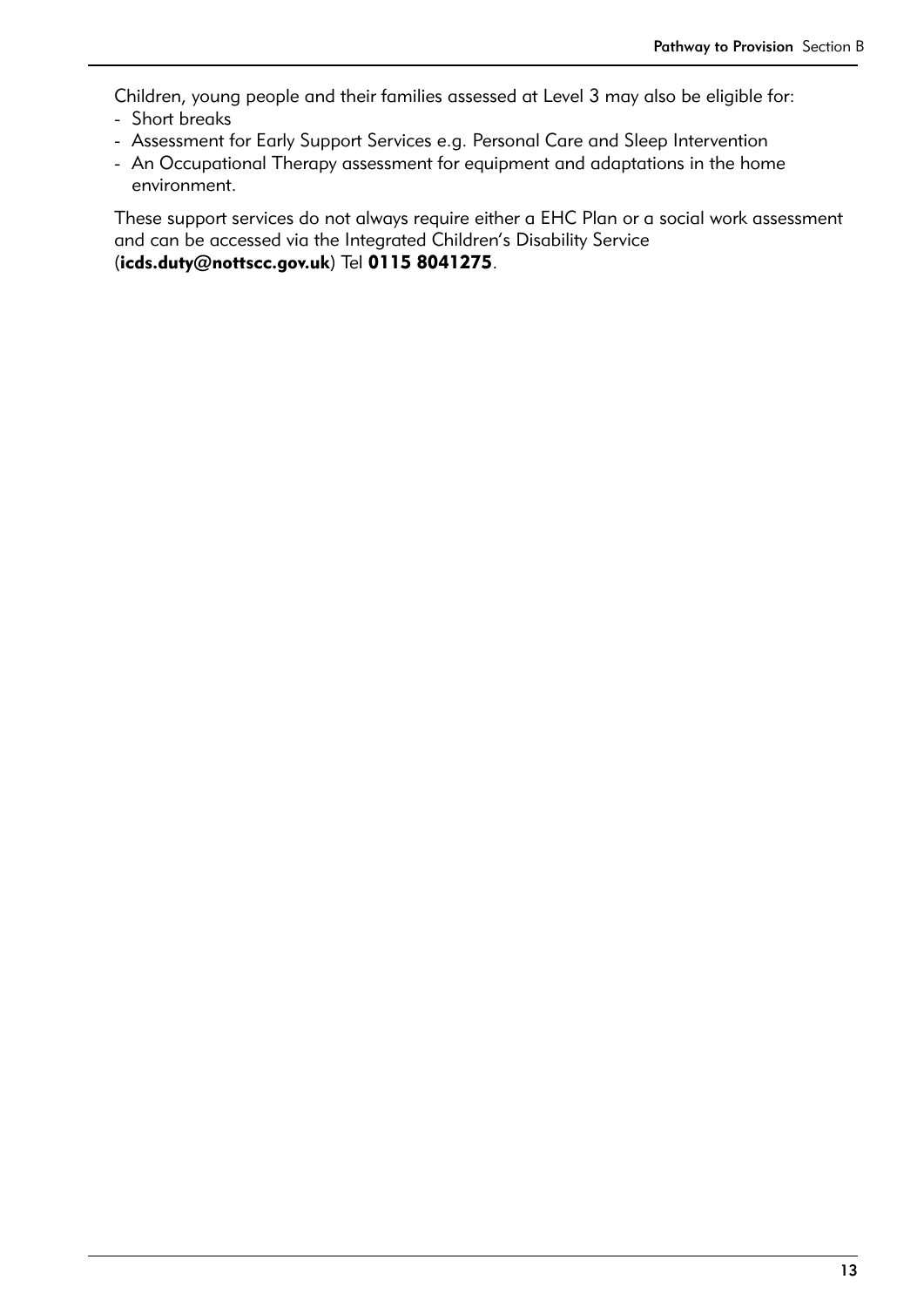### Level 4 Threshold: Child in Need of Specialist Services

A child or young person living in circumstances where there is a significant risk of abuse or neglect, where the young person themselves may pose a risk of serious harm to others or where there are complex needs in relation to disability.

#### Child's Developmental Needs Parents and Carers

#### **HEALTH**

- Has severe/chronic health problems
- Persistent substance misuse
- Non-organic failure to thrive
- Fabricated illness
- Injury and bruising in babies and children who are not independently mobile
- Early teenage pregnancy
- Serious mental health issues
- Seriously obese
- Dental decay and no access to treatment
- Sexual exploitation/abuse
- Sexual activity under the age of 13
- Female genital mutilation (FGM)\*
- Disability requiring highest level of support

#### EDUCATION & LEARNING

- No education provision
- Permanently excluded from school
- History of previous exclusions
- Home education where there are concerns and risks identified
- Significant developmental delay due to neglect/poor parenting

#### EMOTIONAL & BEHAVIOURAL DEVELOPMENT

- Regularly involved in anti-social/criminal activities
- Puts self or others in danger
- Endangers own life through self harm/substance misuse including alcohol/eating disorder/ suicide attempts including online/through social media
- In sexually exploitive relationship
- Frequently goes missing from home for long periods
- Child who abuses others
- Severe attachment problems and/or severe emotional development delay
- Regularly involved in anti-social / criminal activities
- Being criminally exploited
- Puts self or others in danger
- Fatalistic thinking / fear of repercussions

#### IDENTITY

- Experiences persistent discrimination
- Is socially isolated and lacks appropriate role models
- Alienates self from others
- Distorted self image
- Extremist views or behaviour

#### FAMILY & SOCIAL RELATIONSHIPS

- Looked after child
- Care leaver
- Family breakdown related in some way to child's behavioural difficulties
- Subject to physical, emotional or sexual abuse/neglect
- Is main carer for a family member
- Adoption breakdown
- Forced marriage of a minor

#### SOCIAL PRESENTATION

• Poor and inappropriate self-presentation

#### SELF-CARE SKILLS

• Neglects to use self-care skills due to alternative priorities, e.g. substance misuse

#### BASIC CARE, SAFETY AND PROTECTION

- Parents unable to provide "good enough" parenting that is adequate and safe
- Parents' mental health problems or substance misuse significantly affect care of child
- Parents unable to care for previous children
- There is instability and violence in the home continually
- Parents are involved in crime
- Parents unable to keep child safe
- Victim of crime

#### EMOTIONAL WARMTH AND STABILITY

- Parents inconsistent, highly critical or apathetic towards child
- Child is rejected or abandoned

#### GUIDANCE, BOUNDARIES AND STIMULATION

- No effective boundaries set by parents
- Regularly behaves in an anti-social way in the neighbourhood
- Child beyond parental control
- Subject to a parenting order which may be related to their child/young person's criminal behaviour, antisocial behaviour or persistent absence from school

#### Family and Environmental Factors

#### FAMILY HISTORY AND FUNCTIONING

- Significant parent discord and persistent domestic violence
- Child looked after by a non-relative within scope of private fostering arrangement
- Destructive relationships with extended family
- Parents are deceased and there are no family/friends options
- In contact with an individual identified as high risk to children
- Parents are in prison and there are

### no family/friends options

- HOUSING, EMPLOYMENT AND FINANCE
	- Physical accommodation places child in danger
	- No fixed abode or homeless\*\*
	- Chronic unemployment due to significant lack of basic skills or long standing issues such as substance misuse/offending, etc.
	- Extreme poverty/debt impacting on ability to care for child

#### FAMILY'S SOCIAL INTEGRATION

- Family chronically socially excluded
- COMMUNITY RESOURCES
	- Restricting and refusing intervention from services

\* FGM must also be reported directly to the police. \*\* Homelessness if no other concerns or risks are identified is an issue for district and borough councils. Contact details at section D10 on page 29.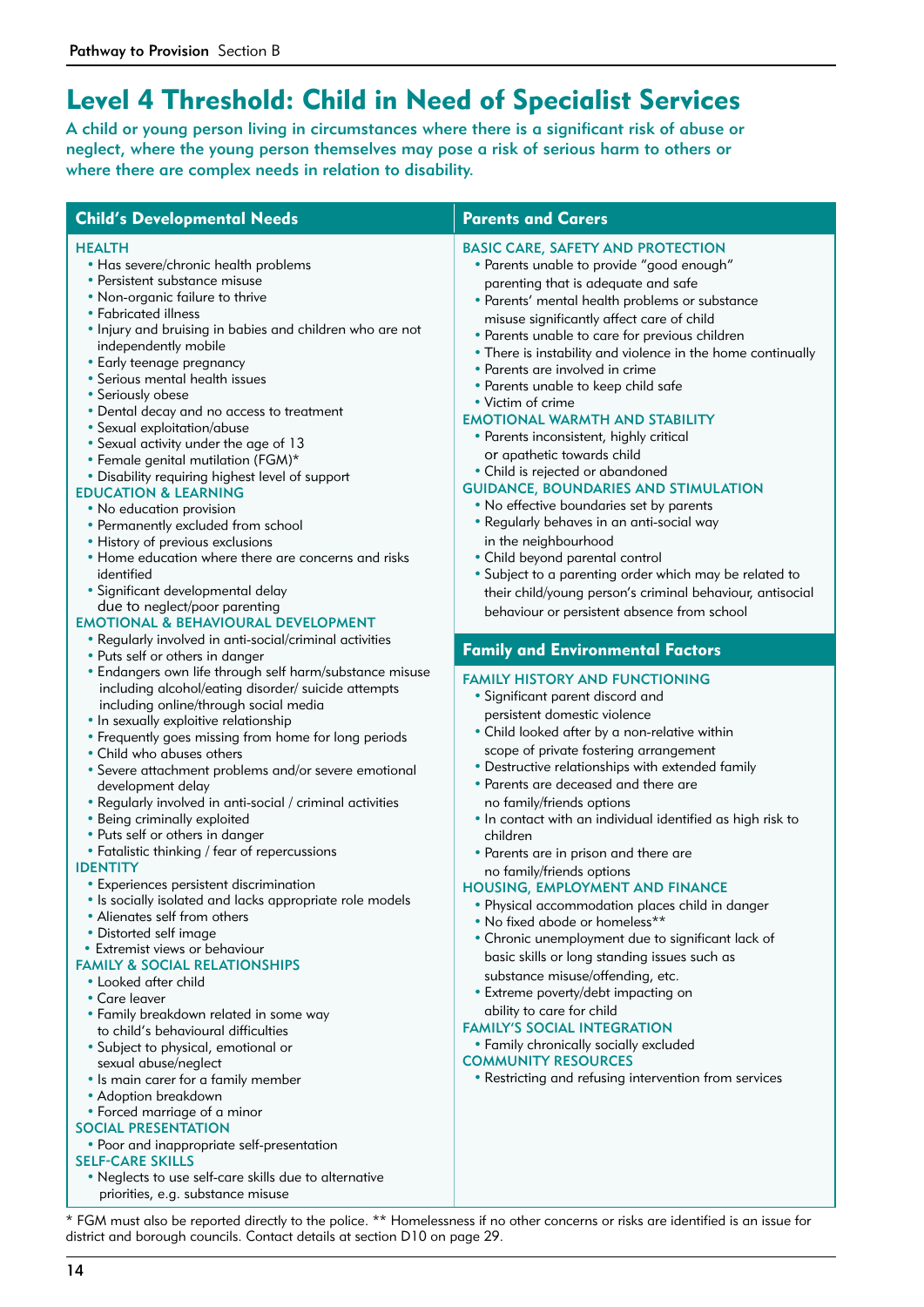### Thresholds for Children's Social Care Involvement

The supplementary Level 4 thresholds are set out below at the following levels of need:

#### 4a)Children in Need of Specialist Support from Children's Social Care

#### 4b)Children in Need of Protection

#### 4c)Children in Need of Care.

The key factors taken into account in deciding whether or not a child or young person requires a Children's Social Care intervention under the Children Act 1989 are:

- What will happen to a child's health or development without services being provided; and
- The likely effect the services will have on the child's standard of health and development

Please read in conjunction with Nottinghamshire Safeguarding Children Board's Safeguarding Children Procedures at:

#### http://www.nottinghamshire.gov.uk/nscb/policy-procedures-and-guidance

#### 4a) Child in Need of Specialist Support from Children's Social Care

#### Level of Need:

Children and young people who have:

- Highly complex needs (including children with disability or adopted children)
- A need for multi-agency high level support and are experiencing compromised parenting
- A significant risk of family breakdown or of being harmed
- A likelihood of significant harm but where initial assessment suggests the risk can be managed outside of a Child Protection Plan
- A risk of causing serious harm to others

#### Threshold Criteria:

Issues not resolved by interventions at Levels 1-3 and:

- Significant parenting capacity problems impacting on child's development/ wellbeing to a level where this may result in the child coming into care or being significantly harmed
- Child is posing a risk to self or others that may, without multi-agency intervention, result in the need for a Child Protection Plan or the child coming into care
- Child is looked after by someone who is not a close relative as defined within private fostering regulations
- Child has highly complex needs related to disability and requires a multi-agency response including Children's Social Care services
- Child is a young carer
- Child is an unaccompanied asylum seeker
- Court request for report where there has been significant current or previous involvement by Children's Social Care
- Child is at risk of being taken from the country to an area where there is war or significant conflict or is otherwise being drawn into extremist activity by another person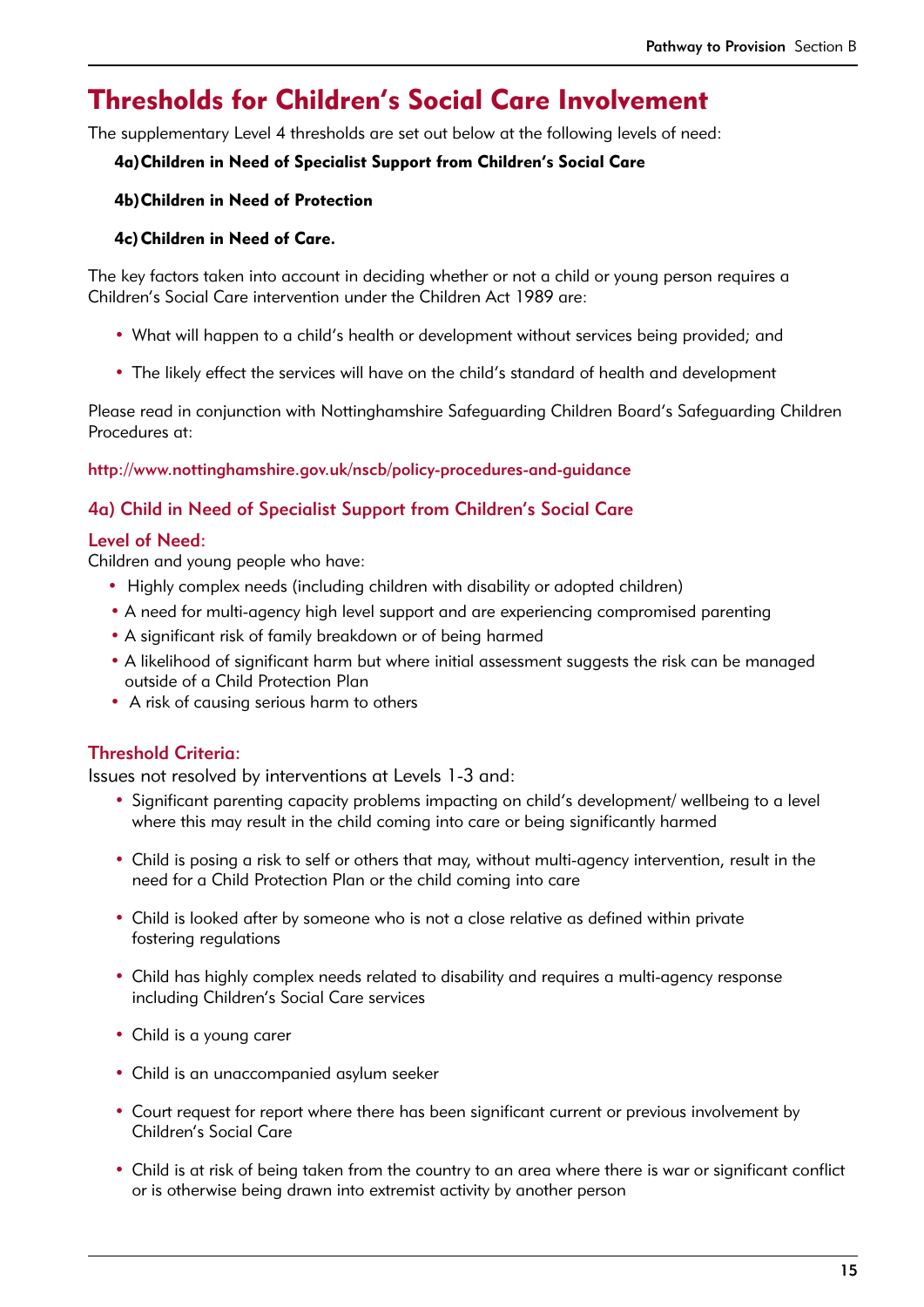- 16/17 year olds who are homeless
- Child has complex needs related to adoption and requires a multi-agency response

#### 4b) Child in Need of Protection

#### Level of Need:

Children and young people who are suffering or likely to suffer significant harm

#### Threshold Criteria include:

- Child is likely to be physically, significantly harmed through a deliberate act, neglect or domestic violence
- Child has been sexually abused or is being groomed for sexual purposes
- Significant developmental delay due to neglect/poor parenting
- Significant emotional/ psychological problems due to neglect/poor parenting
- Reported pregnancy where there have been previous child protection concerns
- Fabricated illness
- Forced marriage of a minor
- Non-organic failure to thrive
- Parent involved in serious criminal acts that may impact on the child e.g. abusive images of children, drug dealing
- Sexual exploitation and grooming
- An adult assessed as being a risk to children is having contact with/living with a child in the same household
- Child witnesses domestic violence or other violent or sexually harmful acts

It is also essential to refer to the guidance regarding these issues set out in the NSCB Safeguarding Children Procedures:

http://www.nottinghamshire.gov.uk/nscb/policy-procedures-and-guidance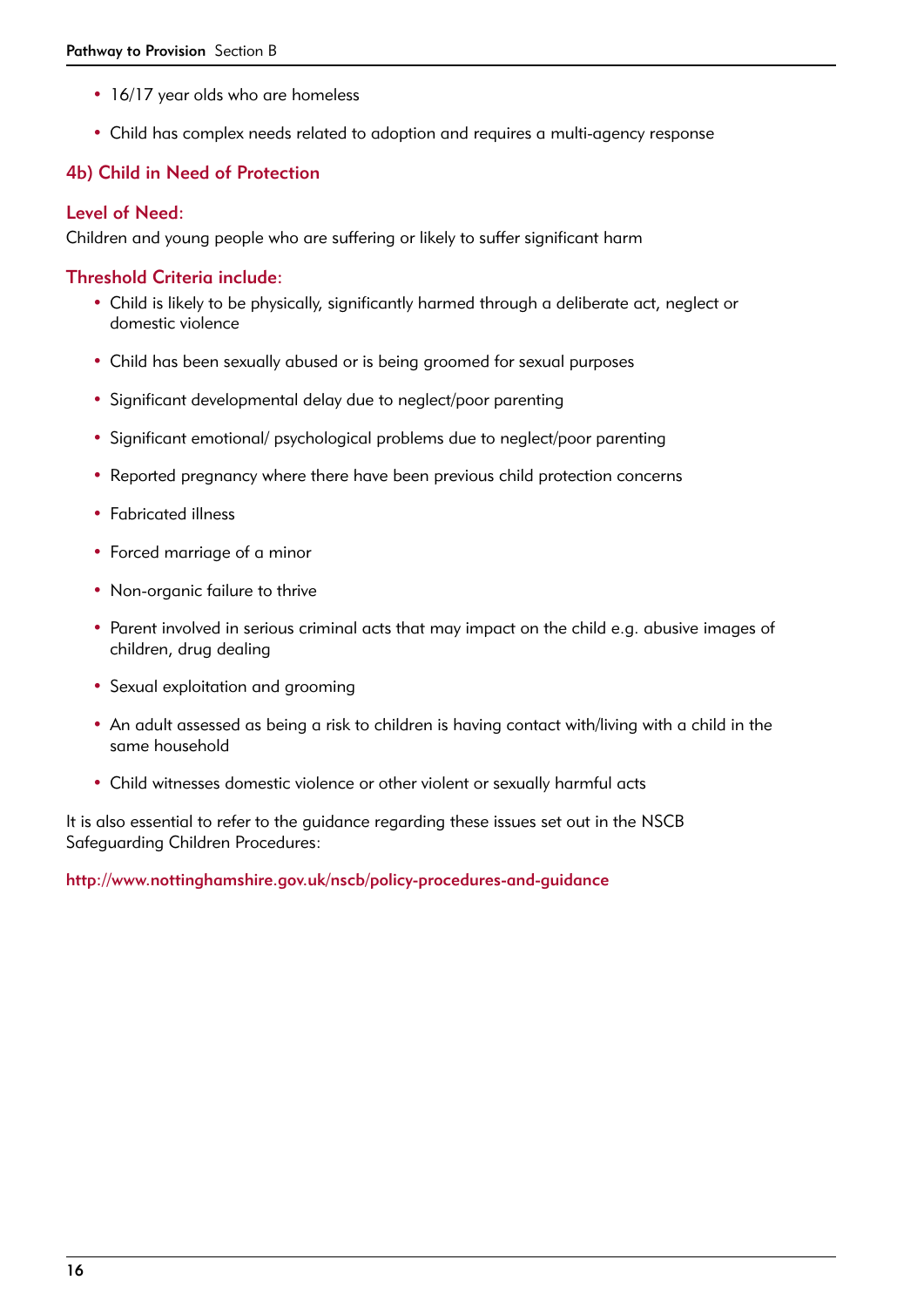#### What is neglect?

Neglect is "The persistent failure to meet a child's basic physical and/or psychological needs, likely to result in the serious impairment of the child's health or development. Neglect may occur during pregnancy as a result of maternal substance abuse. Once a child is born, neglect may involve a parent or carer failing to:

- provide adequate food, clothing and shelter (including exclusion from home or abandonment)
- protect a child from physical and emotional harm or danger
- ensure adequate supervision (including the use of inadequate care-givers)
- ensure access to appropriate medical care or treatment

#### 4c) Child in Need of Care

#### Level of Need:

Children who are in need of care or have been in the care of the Local Authority

#### Threshold Criteria:

- Child has been abandoned and there are no family/ friends options
- Parents are deceased and there are no family/friends options
- Parents are in prison and there are no family/friends options
- Child whose welfare can only be safeguarded through provision of accommodation outside of the family home
- Child is beyond parental control placing themselves/ others at serious risk
- Meets criteria for secure accommodation
- Child remanded to Local Authority care by the court
- Unaccompanied asylum seekers who require accommodation
- Eligible & Relevant Care Leavers
- Children and young people whose adoption placement has broken down.

#### Additional Services Available at Level 4 include

• The CAMHS Children Looked After and Adoption Service, Fostering Support, Support After Adoption, the Youth Justice Service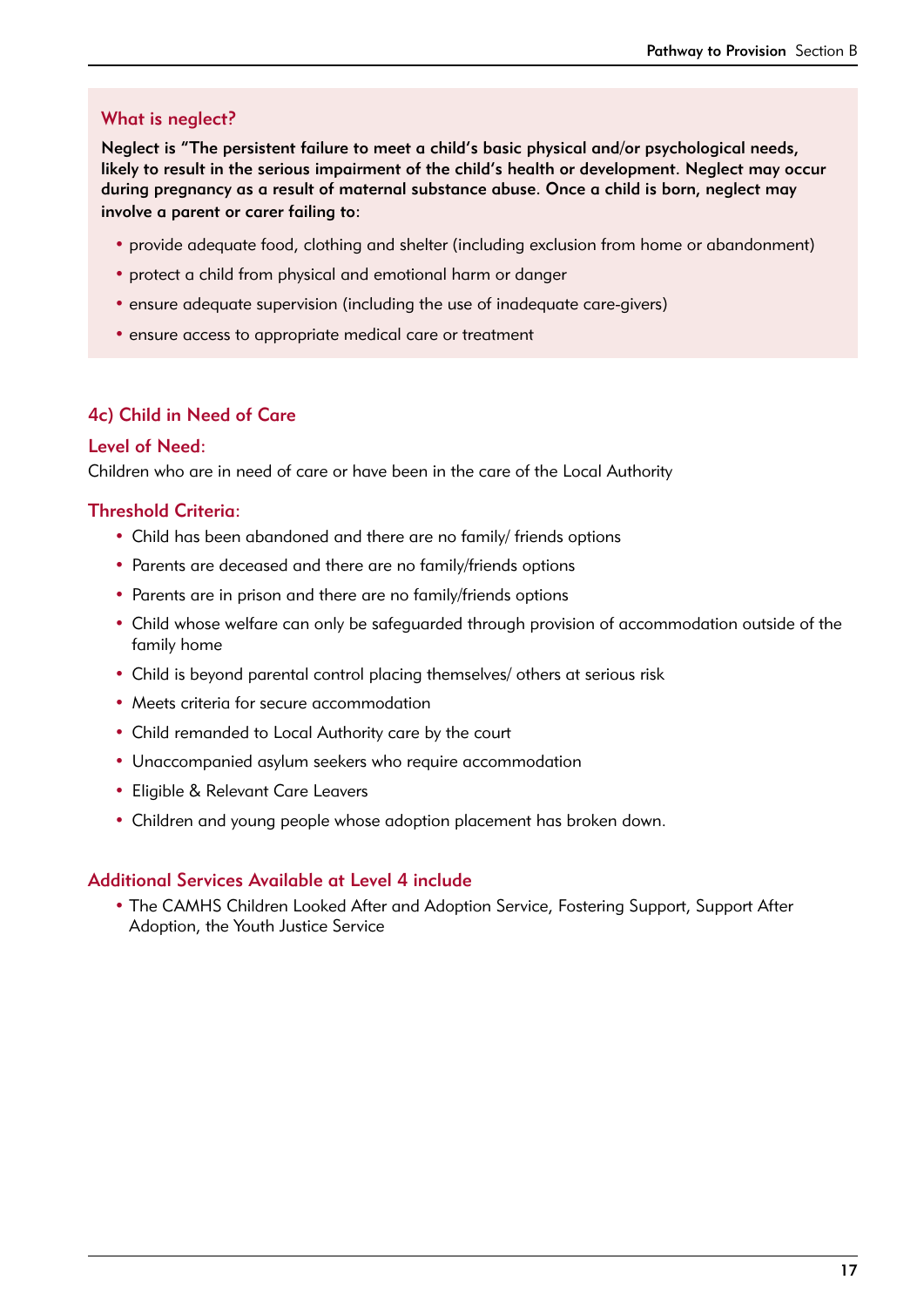## C1: The Early Help Pathway

### Completing an Early Help Assessment Form (EHAF)

Where children and young people are identified as being in need of early help, meaning that indicators of need are present at level 2 or 3, the practitioner should in most cases complete an Early Help Assessment form. This is a CAF compliant assessment. The EHAF is a standard holistic assessment and referral tool that can be used by all services working with children, young people and their families. The EHAF supports practitioners to work in partnership with parents/ carers to identify a child or young person's strengths, needs and goals. It can be shared between agencies/services, with parental and/or child or young person's consent, and used to inform coordinated multi-agency support and actions. Prior to initiating an EHAF, contact should be made with the Early Help Unit to check to see whether an EHAF is already open and to log all new ones. Further information on the EHAF process and supplementary information can be found at http://www.nottinghamshire.gov.uk/care/childrens-social-care/nottinghamshire-children-and-familiesalliance/ pathway-to-provision/early-help-assessment-form

If having completed an EHAF, the practitioner has identified that additional services are required to meet the needs of the child or young person then they can either:

- 1. Make a referral to the Early Help Unit if they are unsure about the service required; or
- 2. Make a referral directly to the appropriate service, contacts details for Healthy Families Team are listed at section D3 on page 23, Children's Centre Services at section D4 on page 25, CAMHS at section D5 on page 25, Prevent at section D6 on page 27, and Youth Justice at section D8 on page 27.

### The Early Help Unit

The Early Help Unit provides a direct contact point for professionals and families requiring early help services in Nottinghamshire. The Unit acts as a signposting and referral point for Early Help Services. Referrals for these services can be made using the EHAF. All referrals will need to evidence that consent has been provided by the child, young person, parent/carer, except where the referral relates to attendance matters or assistance in applications for parenting contracts, parenting orders, acceptable behaviour contracts and anti-social behaviour orders. If you wish to seek advice on how best to approach the issue of consent, please contact the Early Help Unit. The Unit will also:

- Provide information and advice on the range of early help services in Nottinghamshire;
- Provide advice and support on the completion of EHAFs; and
- Log EHAFs.

| <b>Opening Hours</b>           | <b>Contact</b>                                                                                                                                                                                                            | <b>Address</b>                                                                                        |
|--------------------------------|---------------------------------------------------------------------------------------------------------------------------------------------------------------------------------------------------------------------------|-------------------------------------------------------------------------------------------------------|
| Monday to Friday<br>9am-4.30pm | Tel: 0115 804 1248<br>Email addresses:<br>early.help@secure.nottscc.gov.uk<br>(If from a secure e-mail address) or<br>otherwise please use early.help@<br>nottscc.gov.uk and password protect<br>confidential information | The Piazza<br>Little Oak Drive<br><b>Sherwood Business Park</b><br>Annesley<br>Nottingham<br>NG15 OEB |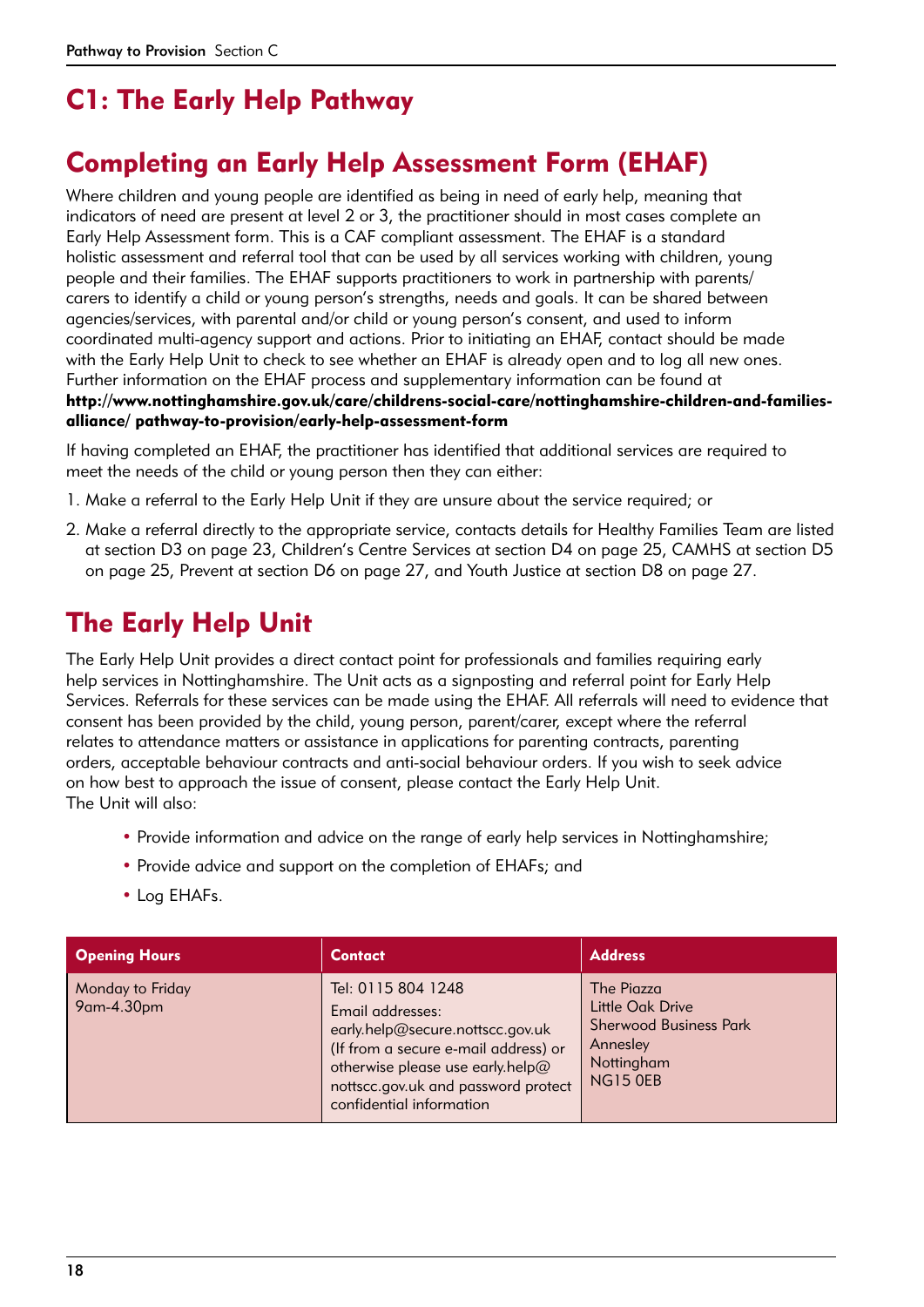### C2: The Safeguarding (Children's Social Care) Pathway

If a practitioner has a new safeguarding concern regarding a child, or considers that a child is in need of specialist support from children's social care in line with the threshold criteria outlined on page 12, they should contact the Multi-Agency Safeguarding Hub (MASH).

If a practitioner working with a child, young person or family has immediate concerns about child protection, they should contact the MASH urgently, without delay. If it is outside normal office hours, the **Emergency Duty Team (EDT)** should be contacted on **0300 456 4546**. A practitioner can raise a concern to the MASH either by telephone or by completing an online form. All telephone calls should be followed up with an online form or in writing. Where possible, a completed Early Help Assessment Form should be submitted to supplement the online form, with the consent of the child, young person, or parent/carer. If you believe that a child is in immediate danger, call the Police immediately on 999.

It is important that the practitioner raising the concern to the MASH gains consent from the parent/ carer (and where appropriate the child or young person) to contact Children's Social Care unless the following criteria apply: 'there is a concern that a child or young person may have suffered or be at risk of suffering significant harm and to do so would place the child at further risk of significant harm.'

#### Contact Details for the Multi-Agency Safeguarding Hub

| <b>Opening Hours</b>                                    | Contact                                                                                                                           | <b>Address</b>                                                                                               |
|---------------------------------------------------------|-----------------------------------------------------------------------------------------------------------------------------------|--------------------------------------------------------------------------------------------------------------|
| Monday to Thursday<br>8.30-5pm<br>Friday<br>8.30-4.30pm | Tel: 0300 500 80 90<br>Fax: 01623 483295<br>www.nottinghamshire.gov.uk/MASH<br>email: mash.safeguarding@secure.<br>nottscc.gov.uk | The Piazza<br>Little Oak Drive<br><b>Sherwood Business Park</b><br>Annesley<br>Nottingham<br><b>NG15 0DR</b> |

### What happens next?

The MASH will assess the risks and prioritise the safeguarding concerns it receives. It will collate relevant information about the child, young person and their family from a range of agencies including the NHS, Police, Probation and Early Help.

Possible outcomes are:

- 1. The concern is assessed to have met the threshold for children's social care involvement and will be passed onto the appropriate team for a social care assessment.
- 2. The concern is assessed and does not meet the threshold for children's social care. The practitioner is signposted to appropriate support from other services, or no further action is taken.

The practitioner will be informed by telephone or in writing of the outcome of their enquiry and the reasons for the outcome. Normally, this will happen within 3 working days.

If the person making a referral remains dissatisfied with the Children's Social Care decision not to accept the referral, then the Nottinghamshire Safeguarding Children's Board's escalation process should be followed. Details of the escalation process can be found in the *Nottinghamshire Safeguarding Children Procedures (2018)*. These are available at:

http://nottinghamshirescb.proceduresonline.com/p\_conflict\_res.html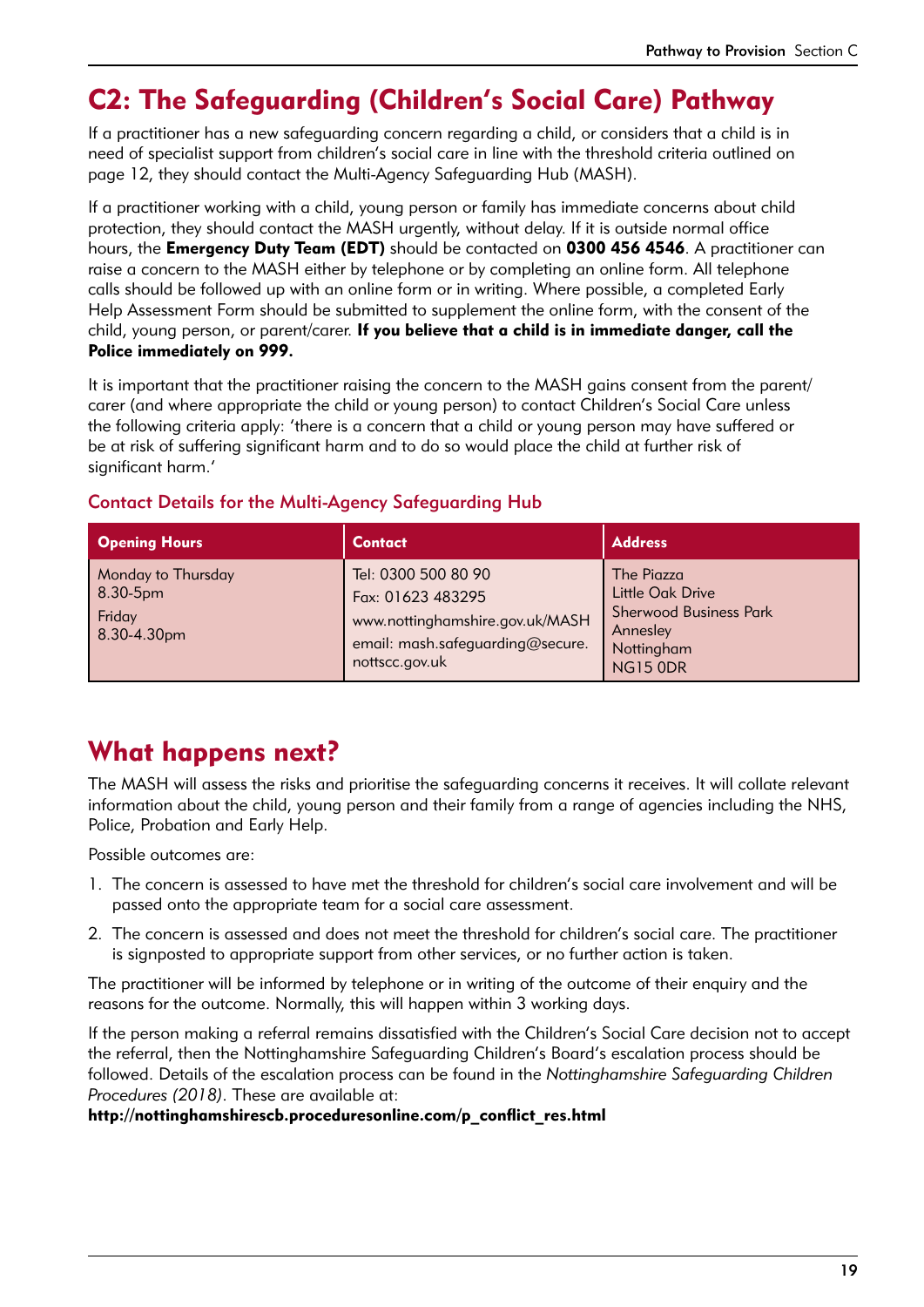### C3: Children & Young People with Disabilities Pathway

Nottinghamshire has a graduated response to meeting the needs of children and young people with SEND. The *first stage* of the graduated response is the Local Offer. The Local Offer is produced in partnership with education, health, social care and the voluntary sector. It is a web based resource that brings together information about the services and provision that can be accessed by children and young people with disabilities and their families. The Local Offer can be found at the following link: [http://nottinghamshire.familyservicedirectory.org.uk/kb5/nottinghamshire/directory/advice.](http://nottinghamshire.familyservicedirectory.org.uk/kb5/nottinghamshire/directory/advice.page?id=ByiSH1_KndU&loboolean=1) [page?id=ByiSH1\\_KndU&loboolean=1](http://nottinghamshire.familyservicedirectory.org.uk/kb5/nottinghamshire/directory/advice.page?id=ByiSH1_KndU&loboolean=1)

As part of **second stage (Level 2)** of the graduated response, schools and early year's settings can, through their Family Springboard, seek advice and guidance from the Schools and Families Specialist Service and the Educational Psychology Service. Additional Family Needs funding can also be requested through Families of Schools to support the inclusion of pupils with more complex SEND.

The third stage (Level 3) of the graduated response is for those children, young people and young adults aged 0-25 years with the most complex SEND. Children and young people with very significant needs can request Higher Level Needs funding through the Higher Level Needs Panel. Access to Higher Level Funding does not require an EHC Plan.

For some families a request for an Education, Health and Care Plan (EHCP) can be made.

#### Threshold criteria for an EHC needs assessment

In considering whether an EHC needs assessment is necessary and appropriate in Nottinghamshire, the Local Authority will consider whether there is sufficient evidence that, despite the Early Years provider, School or Post 16 Institution having taken relevant, appropriate and purposeful steps to determine, assess and accommodate the child's or young person's identified special educational needs, that expected educational progress has not been made.

The questions which the Local Authority must consider in law when determining the above are as follows:

- Have the views and wishes of the child or young person been gathered?
- Have the views and wishes of the child or young person's parent/carer been gathered?
- · Does the child/young person have a special educational need which calls for special educational provision to be made?
- · Is the special educational provision being made additional to or different from that made generally for others of the same age; directly related to their SEN?
- Is the child young person making the expected progress?
- · Has progress only been as the result of much additional intervention/support over and above that which is usually provided?

#### Completing an EHC Needs Assessment Request

In Nottinghamshire we want to enable clear and transparent processes to inform our decision making about whether or not to conduct an EHC needs assessment.

All educational settings should adopt a graduated approach (as described above) to identifying and supporting pupils and students with SEN, with four stages of action: assess, plan, do and review, as described within the SEND Code of Practice 2015. Evidence of the graduated approach will be required when making a request for an EHC needs assessment.

Requests should be made in partnership between the parent and current educational placement using the EHC Needs Assessment Request Guidance and Check List

#### [http://nottinghamshire.familyservicedirectory.org.uk/kb5/nottinghamshire/directory/site.](http://nottinghamshire.familyservicedirectory.org.uk/kb5/nottinghamshire/directory/site.page?id=nGIZfkPzTGA) [page?id=nGIZfkPzTGA](http://nottinghamshire.familyservicedirectory.org.uk/kb5/nottinghamshire/directory/site.page?id=nGIZfkPzTGA)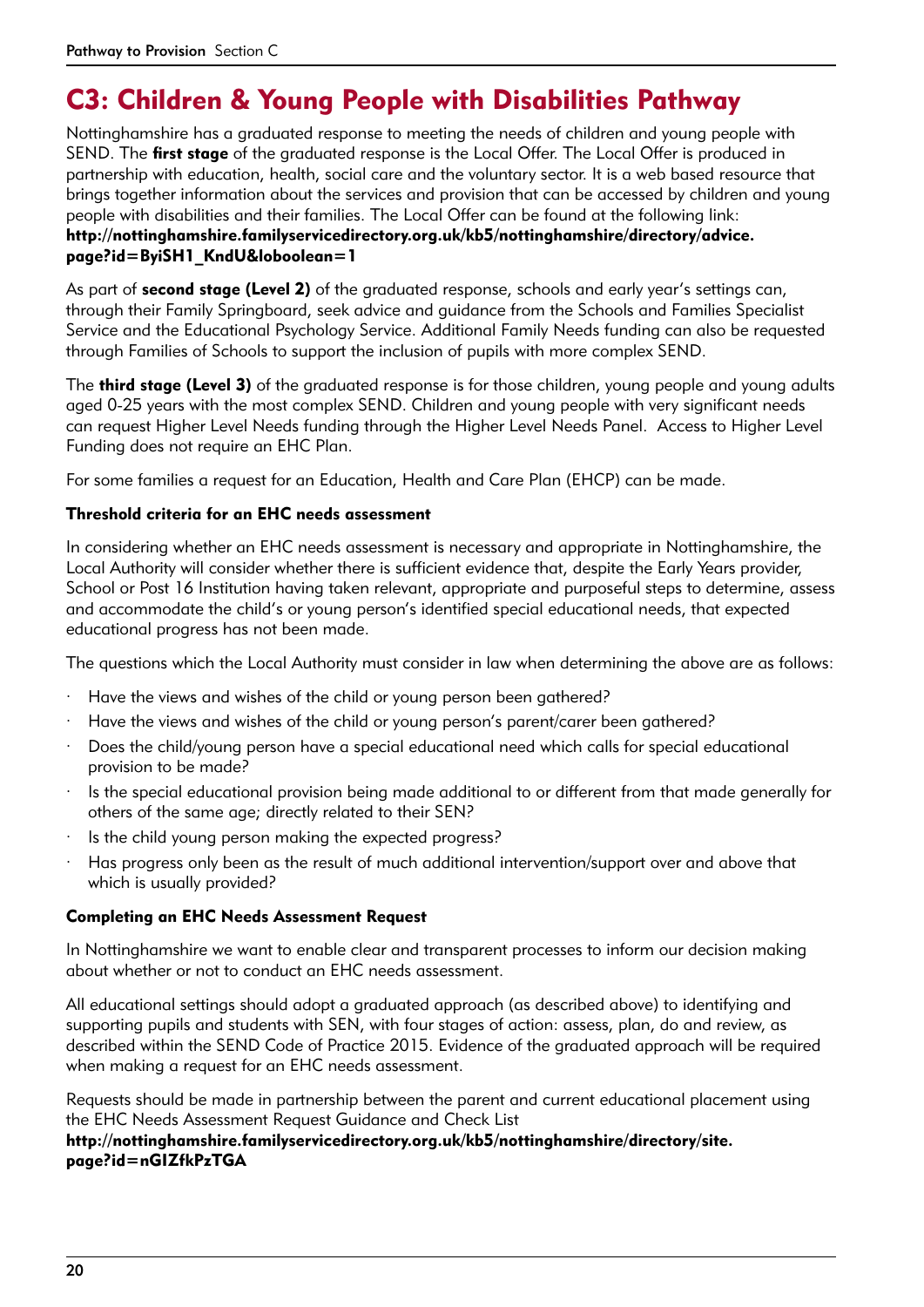If you wish to seek advice about whether a child or young person might be eligible for an EHCP, you should contact the Integrated Children's Disability Service.

ICDS Early Support services (e.g. Personal Care and Sleep interventions) are available without the need of an EHCP or a Children's Social Care assessment. These services can be accessed through the Integrated Children's Disability Service email icdsa.duty@nottscc.gov.uk) Tel 0115 8041275.

Assessment for a Short Break is online through the Local Offer at [http://nottinghamshire.familyservicedirectory.org.uk/kb5/nottinghamshire/directory/landing.](http://nottinghamshire.familyservicedirectory.org.uk/kb5/nottinghamshire/directory/landing.page?newdirectorychannel=9-7&loboolean=1) [page?newdirectorychannel=9-7&loboolean=1](http://nottinghamshire.familyservicedirectory.org.uk/kb5/nottinghamshire/directory/landing.page?newdirectorychannel=9-7&loboolean=1)

#### Contact details for the Integrated Children's Disability Service

| <b>Opening Hours</b>              | <b>Contact</b>                                                                                                                                                                          | <b>Address</b>                                                                                                                                                    |
|-----------------------------------|-----------------------------------------------------------------------------------------------------------------------------------------------------------------------------------------|-------------------------------------------------------------------------------------------------------------------------------------------------------------------|
| Monday to Friday<br>8.30am-4.30pm | Tel: 0115 8041275<br>Local Offer website:<br>www.nottinghamshire.sendlocaloffer.<br>org.uk<br>E-mail: icds.duty@nottscc.gov.uk<br>(please password protect<br>confidential information) | Nottinghamshire County Council<br><b>Integrated Children's Disability</b><br>Service (Duty)<br><b>Meadow House</b><br>Littleworth<br>Mansfield<br><b>NG18 2TB</b> |

If you have safeguarding concerns about a child or young person with a disability or considers that a child meets the threshold criteria for specialist support from Children's Social Care, then please contact the Multi-Agency Safeguarding Hub (MASH).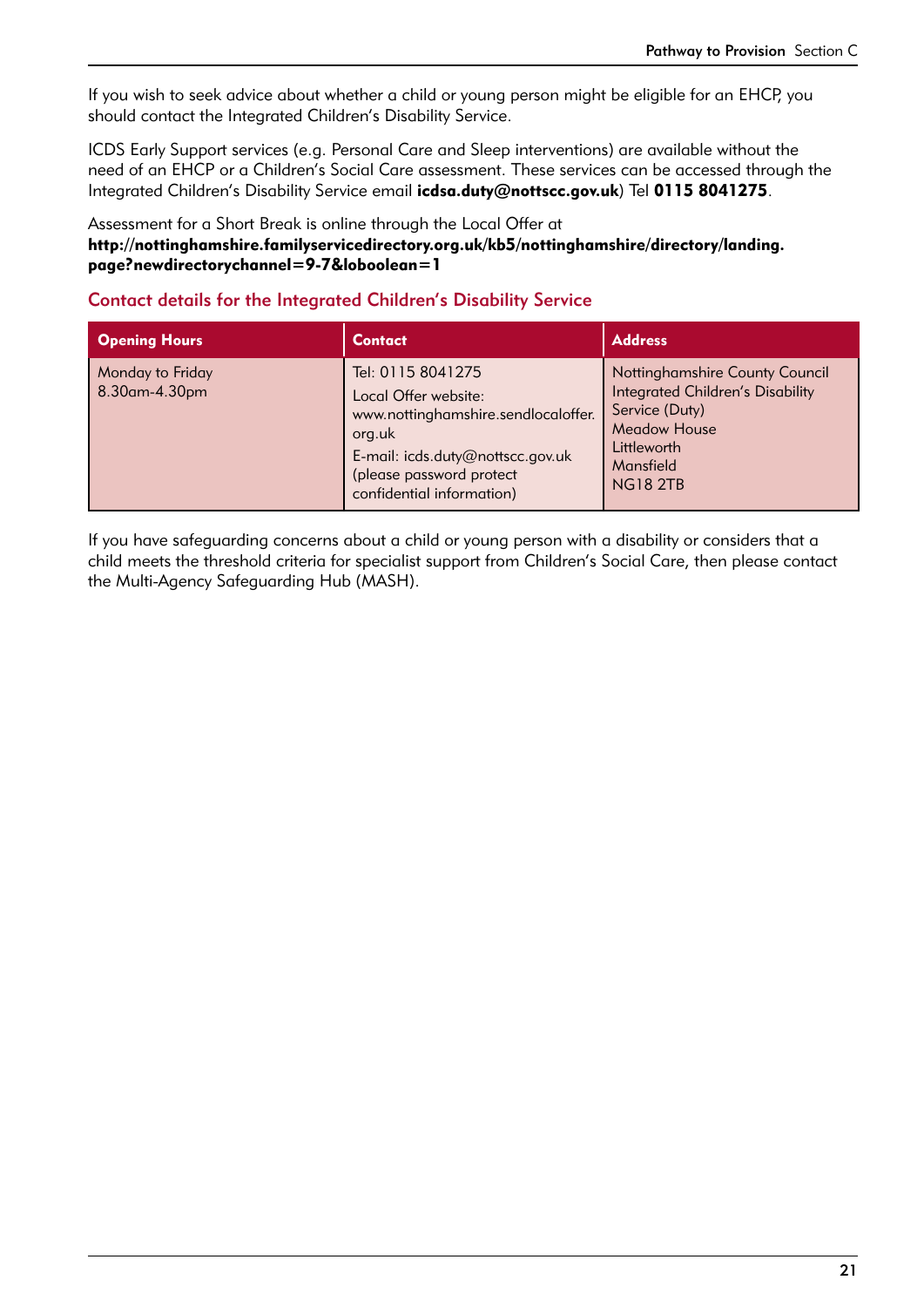### D1: Step down Practice Guidance for a child or young person with a Child in Need or Child Protection Plan

Step down refers to the process of stepping case responsibility for supporting a child or young person from one service to another. The step down process typically refers to the transition of a plan from level 4 to level 3 when there is no longer a requirement for statutory children's social care involvement.

Other than in exceptional cases there will be a need to transfer the role of lead professional to ensure that a named person assumes responsibility for co-ordinating the plan once children's social care have ended their involvement. If step down is a likely outcome following children's social care assessment / involvement then the allocated social worker should be working towards early identification of the level 3 lead professional throughout the review and planning process. Before a child's plan reaches the step down point it is essential that the level 3 lead professional understands what needs to happen once children's social care withdraws. It is the responsibility of the allocated social worker to ensure that they have clearly defined the areas where support is required, and defined the required tasks and timescales and linked these to measurable outcomes. At the point of step down it is also the responsibility of the allocated social worker to ensure that a contingency plan is identified and that the level 3 lead professional is fully aware of what would have to happen to warrant a re-referral to children's social care.

There are a number of principles that should be applied when stepping a case down:

- The transition for the child / young person and family should be as smooth as possible, with no gap in service.
- The child / young person and family should consent to the step down to another service.
- Families should be encouraged to take an active role in identifying a lead professional.
- Prior to the case being closed to children's social care the lead professional should have been identified and there should be a specific and agreed plan which identifies the support required to effect positive change.
- The services involved in the step down process should ensure that the child / young person or family is kept fully informed throughout.

The following should be considered by the allocated social worker and their Team Manager when the plan is to step down a case:

- What were the risks and needs present in the child or young person's situation that led to children's social care intervention.
- What specific work has been undertaken to reduce the level of risk and address needs.
- What are the current protective factors.
- Why is the case being stepped down at this time and is this appropriate.
- What outcomes still need to be achieved.
- Does the case need to be stepped down to an Early Help Service or (where general monitoring is required) should it be stepped down to a universal service, ICDS Short Break Assessment and Review Team.
- What would it look like if risk were to increase again.
- Has all the relevant information been clearly communicated to the child / young person and family and the lead professional in order to ensure that there is a smooth transition to the team around the family approach.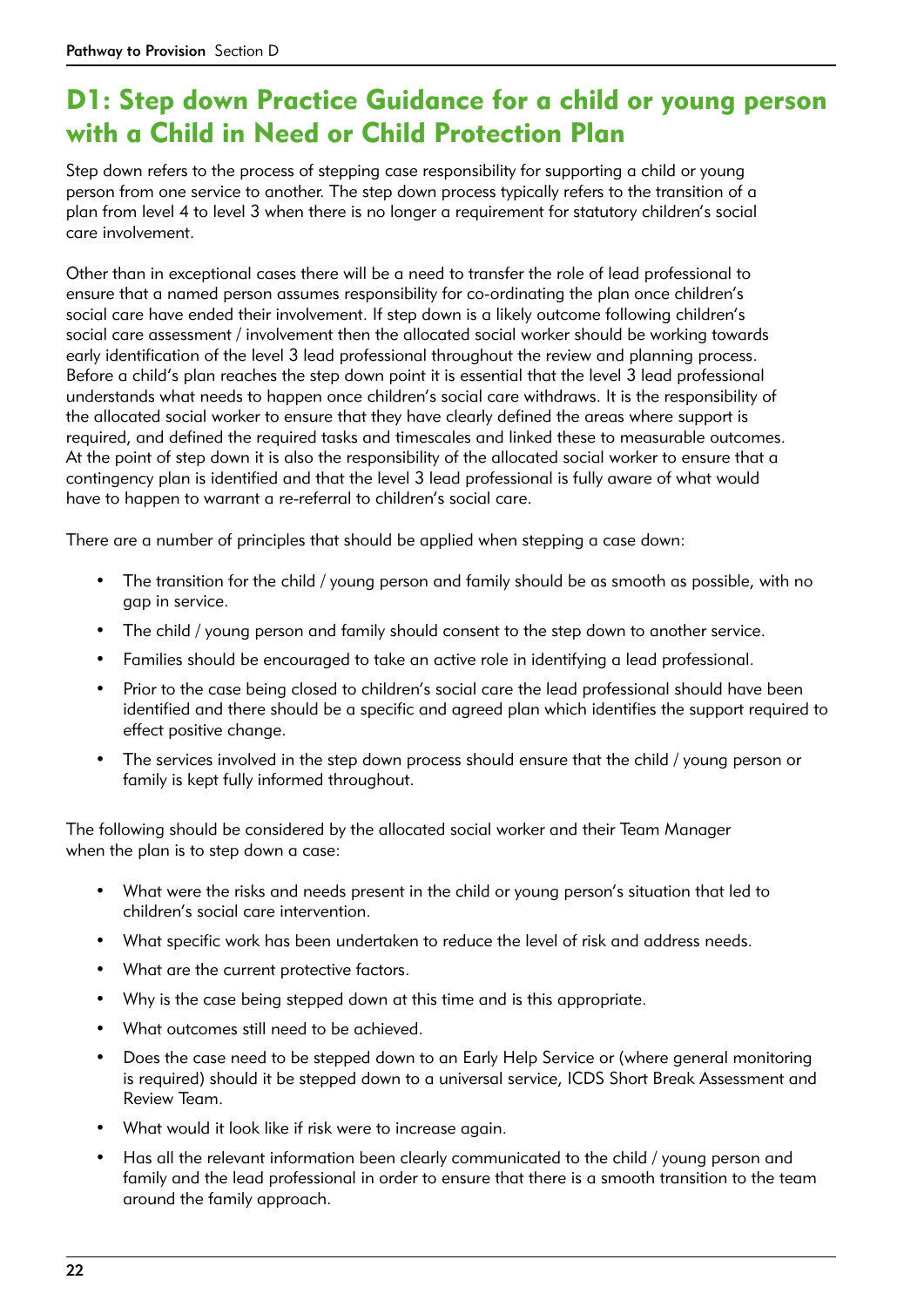The process for stepping down a case from children's social care to an early help service is as follows:

- 1. A decision is made at a multi-agency meeting / during the assessment process or in case supervision that children's social care involvement is no longer required in a child or young person's case but there remain specific support needs that can be met through early help services.
- 2. This decision is communicated clearly to the child / young person and family who give their consent to step-down.
- 3. If there is already a professional involved in the multi-agency arrangements that is able to take on the role of co-ordinating the support required from early help services this should be confirmed in the appropriate forum and the multi-agency plan agreed.
- 4. If the ongoing support needs to be provided by a service that is not already involved with the family the social worker should provide the Early Help Unit with the most recent plan / assessment which clearly outlines what the support needs are and the expectations of the appropriate early help service.
- 5. If step down will be to the Family Service, the social worker must telephone the Team Manager at Family Service Case Management Team to agree.

Family Service North Case Management tel: 0115 804 1465 Family Service South Case Management tel: 0115 854 6438 Family Service West tel: 0115 804 0346

- 6. Once the lead professional has been identified they will develop a SMART Action Plan based on the information provided by the social worker.
- 7. If a child or young person is receiving a Short Break there is an agreed process for the case to be stepped down to the ICDS Short Break Assessment and Review Team.

### D2: Nottinghamshire's Multi-Agency Concerning Behaviours **Pathway**

This pathway has been developed in partnership between Health, Education and Social Care organisations to ensure that the reasons for a child or young person's concerning behaviour are fully explored and that the right support is put in place, at the right time and in the right place. The pathway is based on NICE guidelines.

Concerning Behaviours Pathway – www.nottinghamshire.gov.uk/concerningbehaviourspathway

### D3: Healthy Family Teams

There are 20 locally based Healthy Family Teams across Nottinghamshire providing integrated health services for children, young people and their families from pre-birth to 19 years. The Healthy Family Teams are led by Specialist Public Health Practitioners (SPHPs) – previously known as School Nurses and Health Visitors. Each team works within the same boundaries as children's centres. Each district has an appointment line and advice line.

#### **Eligibility**

All children, young people (0 to 19) and their families who are resident or attending school in Nottinghamshire are offered the Healthy Families Programme regardless of their education status e.g. home educated, alternatively educated, attending a special school, and those post 16 in further education settings.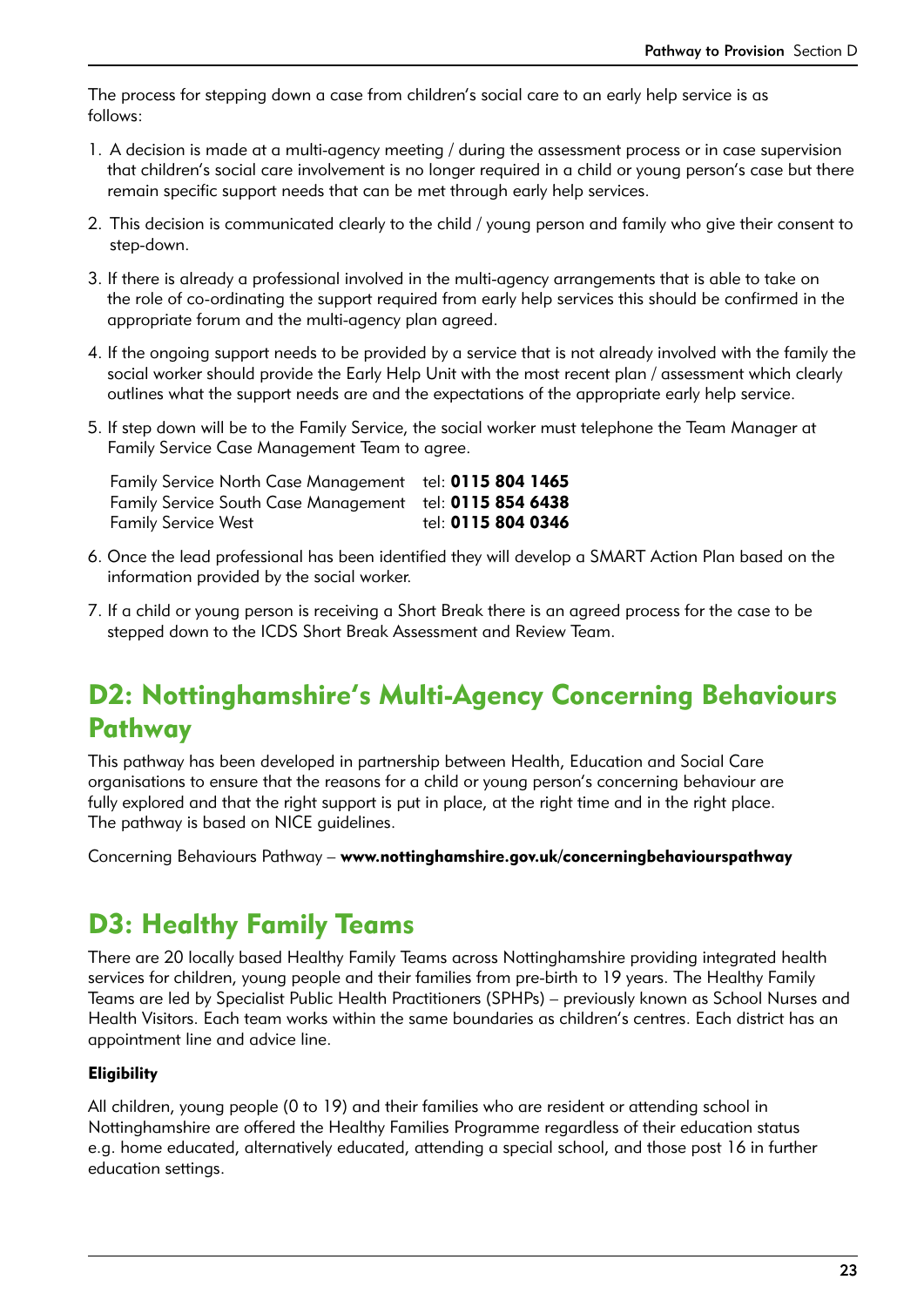#### Service Offer

Routine healthy child development reviews will be offered to all children and their carers: antenatal, 10- 14 days, 6-8 weeks, 1 year, 2-2.5 years, 4-5 years (school entry), 11-12 years (Year 7), 13-14 years (Year 9). Targeted support ranging from brief interventions to time limited evidence based programmes of work will be agreed with service users and delivered to meet identified needs. Evidence based interventions include:

- techniques to promote/support parent and infant mental health and secure attachment
- prescribing medication as an independent/supplementary prescriber
- tier 1 continence support in relation to nocturnal enuresis, constipation and toilet training problems
- use of motivational interviewing/Solihull approaches to promote positive lifestyle choices
- techniques to support language and communication development
- techniques to support social and emotional development
- evidence based time limited interventions in relation to sleep
- evidence based time limited interventions in relation to behaviour
- evidenced based time limited parenting interventions
- time limited interventions in relation to emotional health and wellbeing. This may include self-harm, self-esteem, depression, anxiety, eating disorders and risk taking behaviours. Enhanced support will be delivered to any child or young person who has been referred to CAMHS but is not yet in receipt of services.
- breastfeeding support and positive relationships

#### Group work to children and young people 'at risk'

For school age children, young people and families Healthy Family Teams will actively target and deliver group work to children and young people at risk of poor health and wellbeing outcomes linked to emerging public health needs. This will include a specific programme of sexual health promotion and group work delivered in the ten most persistent and emerging teenage pregnancy hotspot wards schools and colleges targeted at those who are most at risk of sexual ill health, child sexual exploitation, social disadvantage and multiple health inequalities.

Referral Process: Agencies, parents and young people can refer themselves to the service by using the local Healthy Family Team Advice Lines

| <b>District</b>               | <b>Appointment Line</b> | <b>Advice Line</b> |
|-------------------------------|-------------------------|--------------------|
| Ashfield                      | 01623 557136            | 01623785389        |
| <b>Bassetlaw</b>              | 01777 274422            | 01777 274422       |
| <b>Broxtowe</b>               | 0115 883 5500           | 0115 883 5500      |
| Gedling                       | 0115 993 5582           | 0115 883 4663      |
| Gedling                       | 0115 993 5582           | 0115 883 4661      |
| Mansfield                     | 01623 420692            | 07827 233389       |
| <b>Newark</b>                 | 01636 594839            | 01636 594809       |
| Sherwood                      | 01636 594839            | 01623 791025       |
| Rushcliffe                    | 01158837368             | 0115 883 7361      |
| <b>Infant Feeding Service</b> | 01158835032             | 01158835032        |

Further Information on the Healthy Family Teams can be found on the Nottinghamshire Healthcare NHS Trust website https://www.nottinghamshirehealthcare.nhs.uk/healthy-family-teams.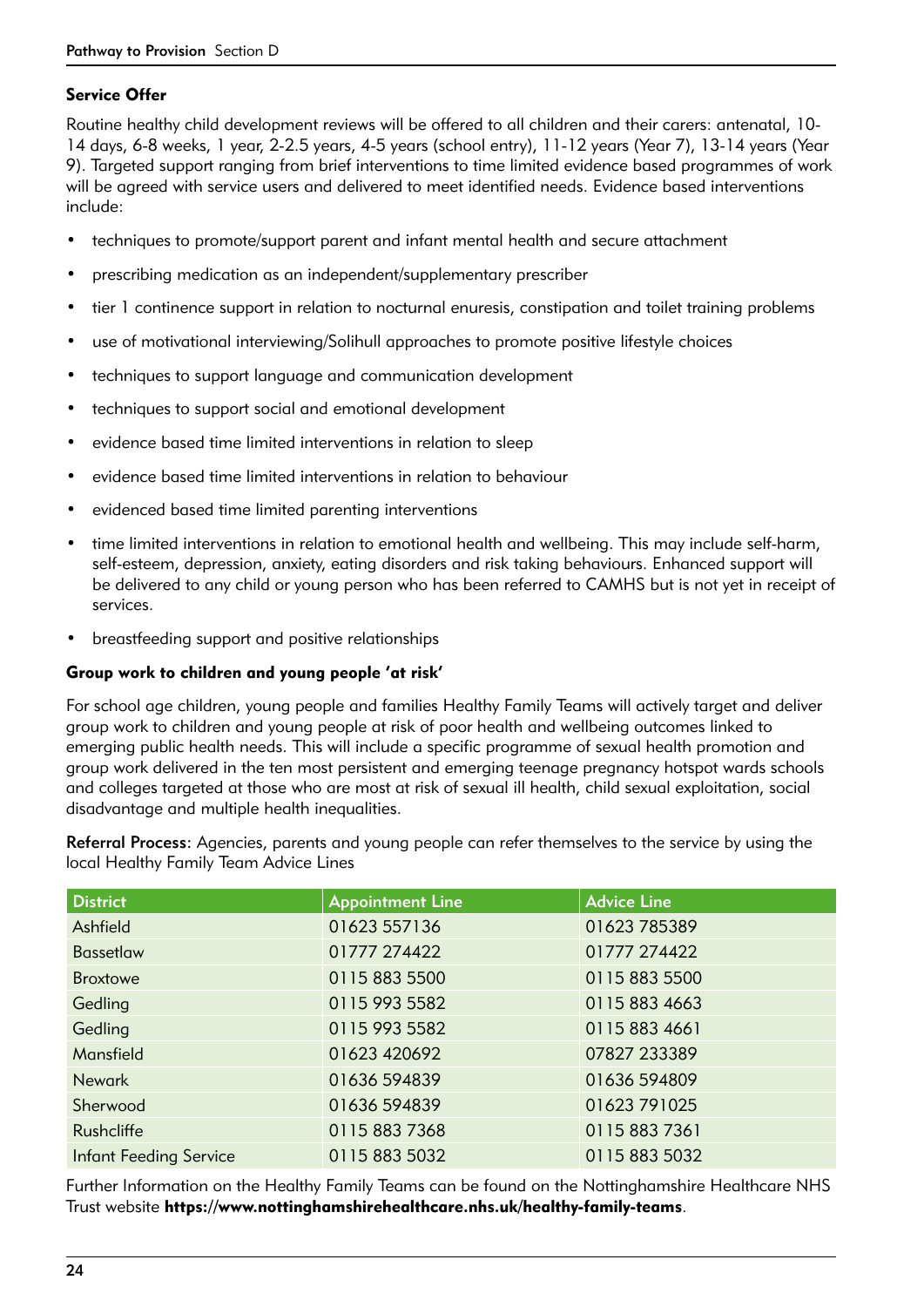### D4: Children's Centre Services

Support is available for all parents of children aged 0-5 is available through local children's centres. For details visit http://www.surestart.notts.nhs.uk

Families at level three where the child causing concern or the majority of children are under 5 may be allocated a case worker / manager with the local Children's Centre or Family Service, who will co-ordinate all assessments, plans and interventions. Referrals can be made to the local centre by secure email at:

not-tr.ashfield.ncfp@nhs.net not-tr.bassetlaw.ncfp@nhs.net not-tr.broxtowe.ncfp@nhs.net not-tr.gedling.ncfp@nhs.net not-tr.mansfield.ncfp@nhs.net not-tr.newarksherwood.ncfp@nhs.net not-tr.rushcliffe.ncfp@nhs.net

### D5: Child and Adolescent Mental Health Services

CAMHS offers treatment for mild to severe emotional and mental health needs for children and young people and their families up to the age of 18 years old who have a GP within Nottinghamshire.

CAMHS also provide Specialist services where the mental health need is moderate to severe for those children and young people up to the age of 18 years old registered with a Nottingham City GP.

There are 3 multi-disciplinary Community Teams supporting Nottinghamshire, there are also CAMHS Specialist Teams; Eating Disorders Team, What About Me (WAM), Head 2 Head, CAMHS Crisis and Home Treatment Team, Intellectual Disability Team (IDD), Children Looked After and Adoption Team, Paediatric Liaison Team, Primary Mental Health Team and Substance Misuse Service (SMS) and Face It.

Referrals can be made by email to not-tr.CAMHSreferrals@nhs.net or by post to: SPA Administrator, Child & Adolescent Mental Health Services, Pebble Bridge, Hopewood, Foster Drive, Nottingham, NG5 3FL.

Young people and parents/carers are able to self-refer via the Nottinghamshire Healthcare NHS Foundation Trust website: https://www.nottinghamshirehealthcare.nhs.uk/camhs

If a young person is presenting an immediate risk of significant harm to themselves or others due to symptoms of mental illness/ psychological distress please contact the SPA by telephone on 0115 854 2299 / 0115 844 0500 who can signpost to CAMHS crisis service immediately if needed.

If you experience these concerns out of office hours please contact the CAMHS Crisis team via 0115 969 1300 until 10pm weekdays and 10am-6pm weekends and bank holidays. Outside of these hours, and in emergency, call 999.

It would be expected that a child/young person would present with several or more of the following factors to be considered appropriate for an assessment within CAMHS. CAMHS clinicians will use the referral information, relevant liaison and their clinical experience and judgement to assess if there is mental health which requires an assessment within CAMHS.

The following presentations need to be taken in context with the child/young person's chronological, emotional and cognitive developmental stage.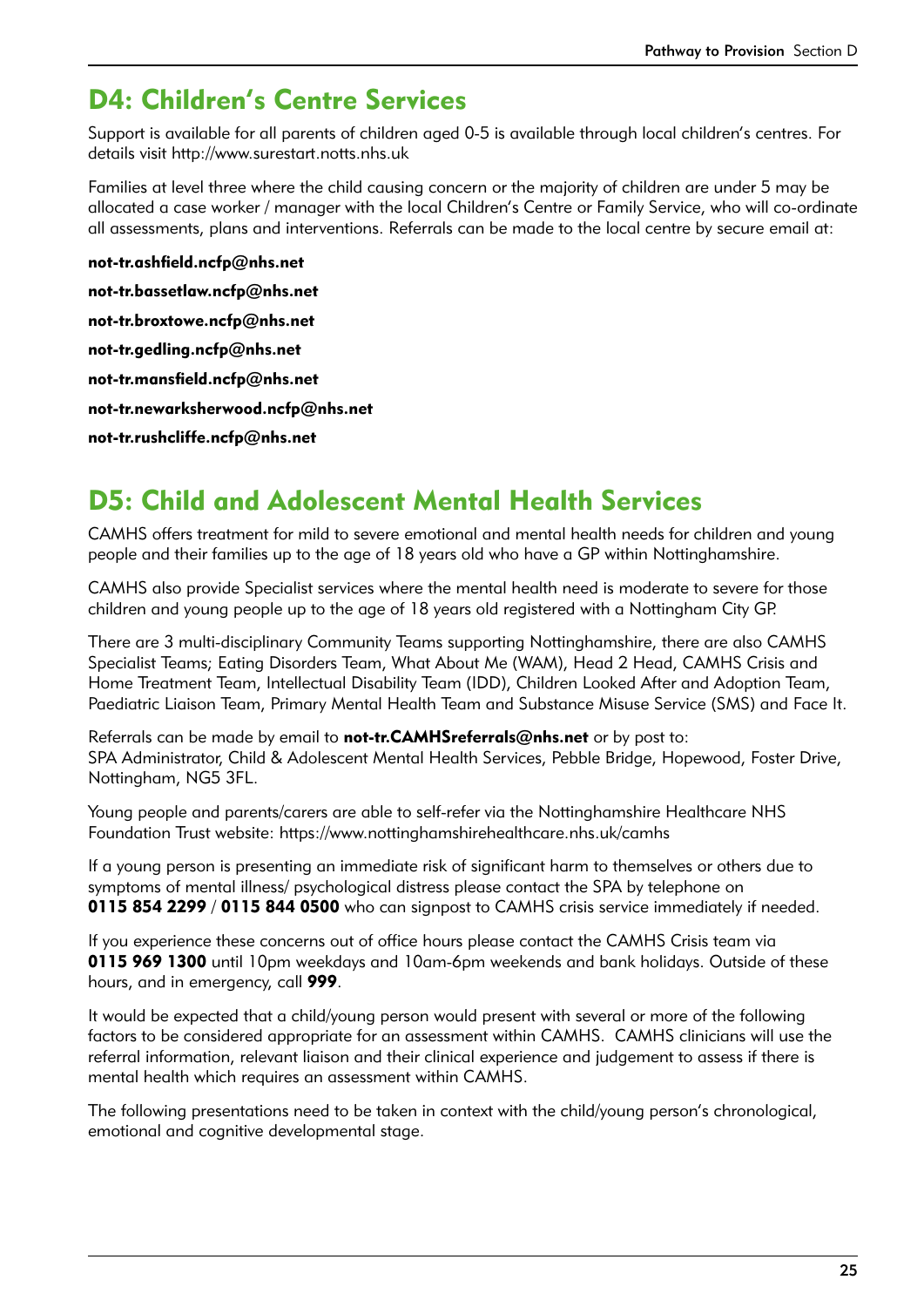## CAMHS presentation factors

#### Previous support/involvement from other agencies • Consider duration of presenting difficulty • Has there been a meaningful level of support offered and completed? **Risk factors Health Needs** • Self-harm behaviour (increasing frequency, unsafe methods, intent to harm, few coping strategies, lack of resilience) • Harm to others • Suicide ideation; intent to end life, plan in place, little or no protective factors, means to carry out plan, previous attempts • Misuse of substances impacting on safety and functioning of the child/young person • Engaging with risky/harmful sexual activities • Harmful use of social media which is negatively impacting on emotional/mental health • Increased or reduced appetite • Concerning changes in sleep pattern • Concerning changes in weight • Concerning eating habits • Excessive exercise • Increased somatic symptoms (headaches, stomach aches with no other explanation etc.) • Worsening of diagnosed chronic health conditions (with no other explanation) • Onset of acute physical illness • Co-morbidities e.g. ASD/ADHD/Tics/Tourette's/Intellectual **Disability Cognitions** Mood • Distorted thought patterns • Acting on intrusive thoughts • Increasing level of distress from intrusive thoughts • Unhelpful thoughts impairing functioning • Flashbacks • Irritability • Aggression • Withdrawn • Isolating • Manic  $\cdot$  Low • Tearful • Over-sensitive • Difficulty with emotional regulation (Outside of usual development of the individual child/young person and current circumstances) Impact on Education and Learning **Impact on Social relationships** • Attendance dropping • Persistent absences/truanting • Attainment changing • Change in motivation/lack of engagement • Change of concentration level • Behaviour pattern changing (withdrawal/challenging etc) • Changes in friendship groups • Bullying behaviour • Subject of bullying • Change in quality of friendships • Loss or bereavement • Engaging with inappropriate relationships Impact on Social functioning Theorem Impact on family functioning and relationships • Decreased enjoyment of previously enjoyed activities and/or interests • Withdrawal from activities • Lack of engagement • Change in self-care skills (change in how they dress/present • Withdrawing from family members • Needing to have more contact with family members than before • Increased arguments/conflict • Concerns regarding parenting ability/lack of parent o School health service involvement o Student support within school o Family Service Intervention o Private/voluntary counselling o School counselling o Domestic Abuse Services o Bereavement Services o Concerning Behaviours Pathway o Relevant voluntary agencies

support/comfort

• Loss or bereavement

• Change in family activities • Change in family set up/dynamics

• Excessive reassurance seeking form child/young person

• Consider mental health of family members

- themselves) • Offending behaviour/persistent anti-social behaviour
- Over-familiar/over-friendly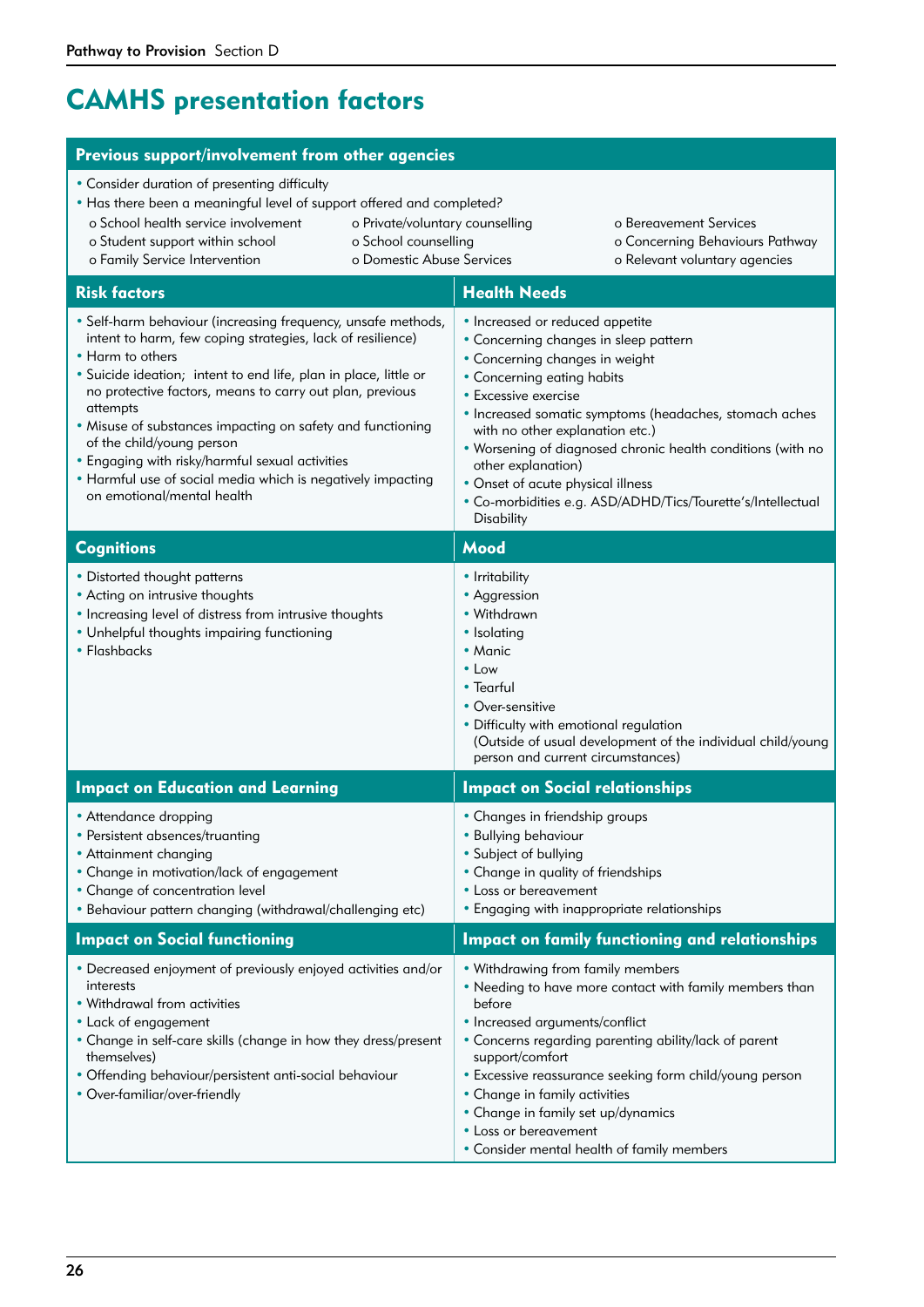### D6: Concerns about extremist views or behaviour

Where there is a concern that intervention at school level is insufficient, concern that a young person might become actively involved in violent extremism (including promoting or supporting it as well as through direct violent actions) or that a child or adult is actively involved in extremism these referrals should be made directly to the Police Prevent Team. They can be contacted directly on

#### 101 Ext 801 5060 or via prevent@nottinghamshire.pnn.police.uk

The Prevent Team will consider whether a referral to the local Youth Offending Team for Crime Prevention Intervention is sufficient, or whether more specialist support is required.

Where there is concern that a young person or a parent with children may be planning to go abroad to support extremism, enquiries should be directed to the MASH.

Additional guidance can be found in the NSCB procedures at http://nottinghamshirescb.proceduresonline.com/p\_sg\_rad\_vio\_ext.html

### D7: Concerns about children displaying harmful sexual behaviour

Concerns about children who display behaviour which may cause sexual harm to others (and in some cases to themselves as well) are some of the most challenging for professionals. To help determine whether a behaviour might be normal in terms of a child's development we suggest that profesionals refer to the Brook Sexual Behaviours Traffic Light Tool. https://www.brook.org.uk/our-work/ the-sexual-behaviours-traffic-light-tool

Additional guidance can be found in the NSCB safeguarding guide 'Harmful Sexual Behaviour' which can be found at http://www.proceduresonline.com/nottinghamshire/scb/p\_sexually\_harm\_behav.html

If after using these resources you are still concerned or need support to reach a judgement on what further action is required please contact the MASH.

### D8: Crime Prevention Referral Criteria

There are 3 locality Youth Offending Teams across Nottinghamshire (Mansfield and Ashfield, Newark, Sherwood and Bassetlaw and South) that work with both statutory youth justice cases and children and young people on a voluntary basis who are at risk of offending or on the cusp of, or committing anti-social behaviour.

The service will accept referrals for children and young people between the ages of  $10 - 17$  (up to the 18th birthday).

#### Thresholds for referrals are:

- Evidence of repeated anti-social behaviour which the referrer believes that if continued or worsening could lead to the young person being arrested or issued with a Civil Injunction/Criminal Behaviour Order;
- Evidence of physical violence, use of weapons or targeting victims. This could cover behaviour within the school setting, which involves assaults on other pupils that are being repeated and not isolated incidents.
- Where there is aggressive behaviour within the home that is not repeated outside the home environment, thresholds may not be met for crime prevention intervention. However, consideration should be made regarding a referral to the family service for parenting intervention.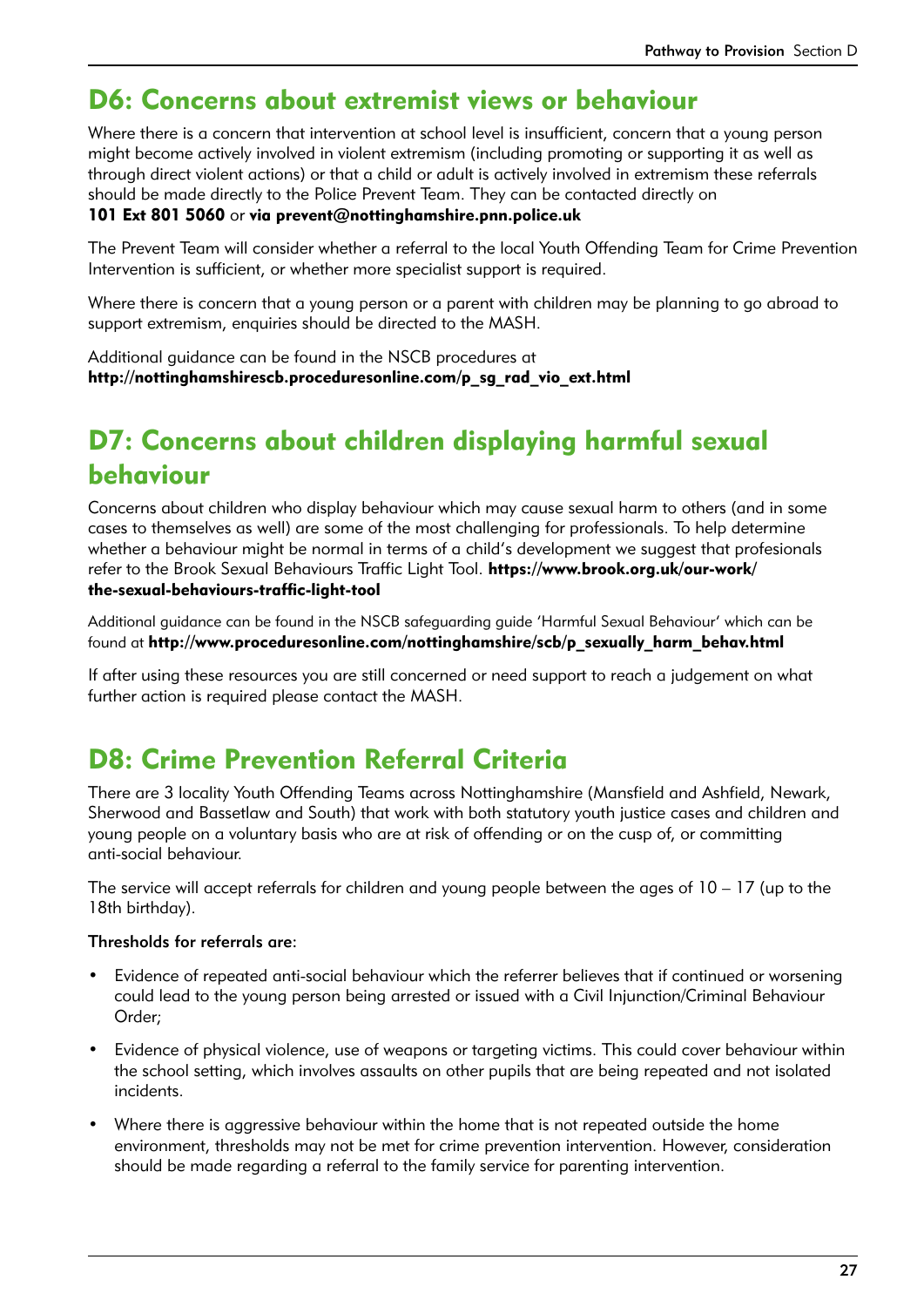- Non-physical bullying where this could lead to arrest for criminal behaviour. This would cover instances such as racial verbal abuse, online bullying (such as posting images without the victim's consent etc).
- Young person is perpetrating violence towards their boyfriend/girlfriend.
- Cruelty to animals.
- Evidence of preoccupation with fire-setting.
- Evidence of extremist / discriminatory behaviour or acts. This could be evidenced through association with extremist groups, or an unusual pre-occupation with the messages of these groups. Targeting of individuals due to race, gender, religion, sexuality or disability or displaying entrenched negative attitudes, language or behaviour towards these groups which is being repeated and causing concern.
- Concerns about other worrying behaviour. Where the referrer has several examples of concerning behaviour, such as stealing, dealing/using drugs, concerns regarding a young person's sexual behaviour etc.

Whilst there does not have to be police evidence/intelligence to support a referral there needs to be evidence that the behaviour is current, was not a one off and is placing the young person at risk of entering the Criminal Justice system. If it is a one off act that has triggered the referral, the referrer needs to be clear why they believe a crime prevention intervention is needed.

It needs to be clear that a discussion has been had with the young person and parent / carer (where appropriate) to advise them that a referral will be made and they have given their consent. The referrer will need to be clear what behaviour they want the Youth Offending Team to address which needs to be related to preventing offending or anti-social behaviour.

If you wish to request a referral form or discuss a referral please contact the Youth Justice Duty Officer on:

#### Telephone: 0115 804 2888

Referrals can be sent by email to **youthjustice.dutyworker@nottscc.gov.uk** and must be password protected. A secure email address is available on request.

Once a referral has been received, you will be updated regarding the referral decision within five working days.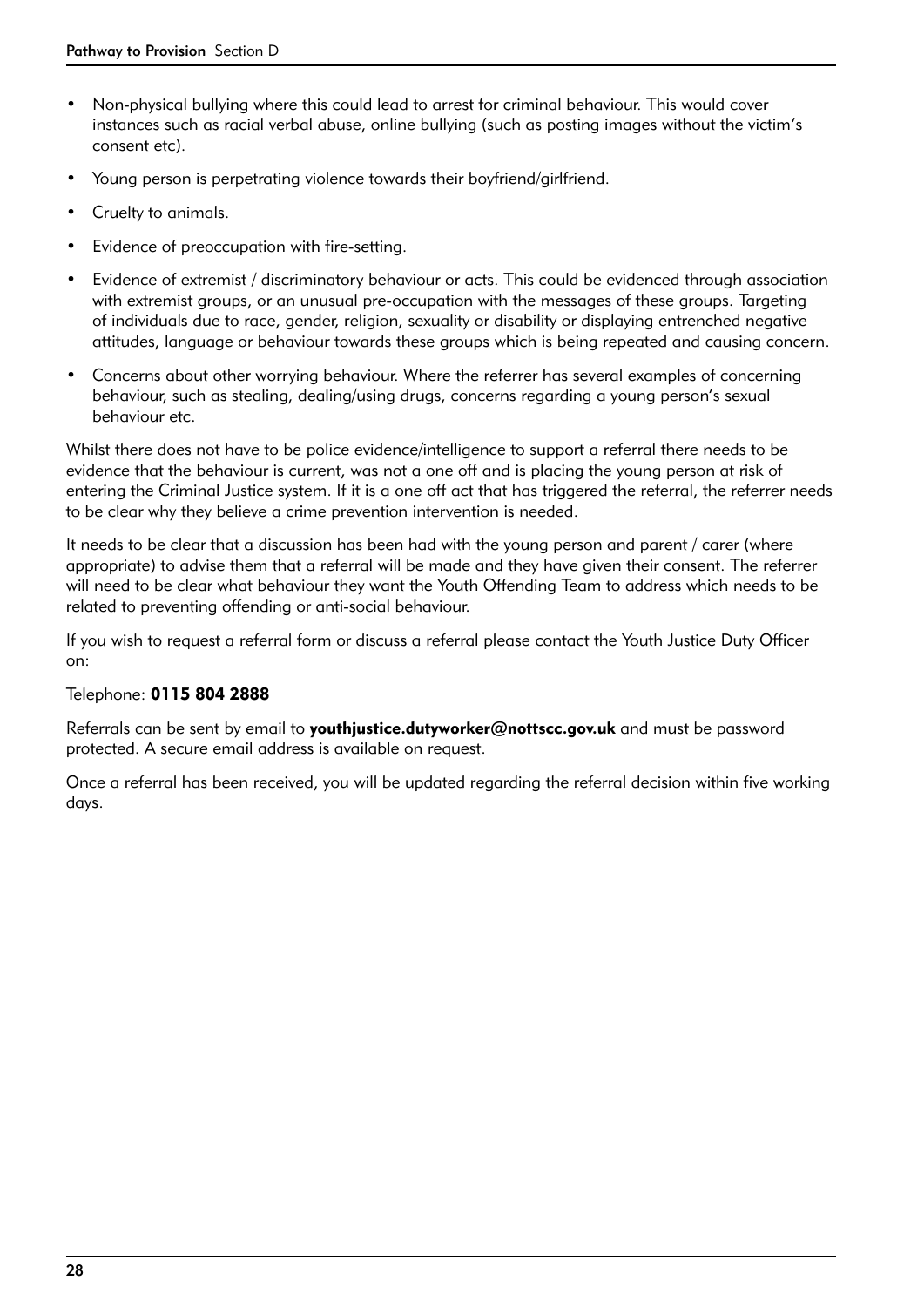### D9: Neighbouring Authorities Access Points

These are the links to contact details for safeguarding and Early Help for the local authorities neighbouring Nottinghamshire.

#### Nottingham City Council

Safeguarding 0115 876 4800 www.nottinghamcity.gov.uk/children-and-families/ safeguarding-children-board/worried-about-a-child/ Early Help

www.nottinghamchildrenspartnership.co.uk/5624

#### Derbyshire County Council

Safeguarding 01629 533190 www.derbyshirecb.org.uk Early Help www.derbyshire.gov.uk/social\_health/children\_and families/support-for-families-and-early-help.aspx s/ default.asp

#### Lincolnshire County Council

Safeguarding 01522 782111 www.lincolnshire.gov.uk/parents/family-support/ safety/child-protection/27113.article Early Help http://microsites.lincolnshire.gov.uk/children/ practitioners/team-around-the-child/

#### Leicestershire County Council

Safeguarding 0116 305 0005 www.leicestershire.gov.uk/education-and-children/ child-protection-and-safeguarding Early Help resources. leicestershire........./early-help" with "http://lrsb.org.uk/uploads/view-the-llr-lscbthresholds-for-access-to-services-for-children-andfamilies-in-leicester-leicestershire.rutland.pdf

#### Doncaster Metropolitan Borough Council

Safeguarding 01302 734100 www.doncasterchildrenstrust.co.uk/ worried-about-a-child Early Help www.doncaster.gov.uk/services/schools/ early-help-what-is-it-in-doncaster

#### Rotherham Metropolitan Borough Council

Safeguarding 01709 336080 www.rotherham.gov.uk/info/200593/social\_care\_ and support/408/get help for someone being abused or neglected/2 Early Help www.rotherham.gov.uk/earlyhelp

#### North Lincolnshire Council

Safeguarding 01724 296500 www.northlincs.gov.uk/people-health-and-care/ worried-about-someone/worried-about-a-child/ Early Help www.northlincs.gov.uk/people-health-and-care/ children-and-young-people/early-help-offer/

### D10: Nottinghamshire District and Borough Council Homeless and Housing Advice contacts

#### Ashfield District Council

01623 457252 homelessenquiries@mansfield.gov.uk

### Bassetlaw District Council

01909 533455 / 533401 / 533402 / 533712 Housing.needs@bassetlaw.gov.uk

#### Broxtowe District Council 0115 917 7777 hlps@broxtowe.gov.uk

Gedling Borough Council 0115 901 3681 enquiries@gedling.gov.uk

#### Mansfield District Council

01623 463121 homelessenquiries@mansfield.gov.uk

#### Newark and Sherwood District Council 01636 650000 customerservices@nsdc.info

#### Rushcliffe Borough Council 0115 981 9911 customerservices@rushcliffe.gov.uk

29